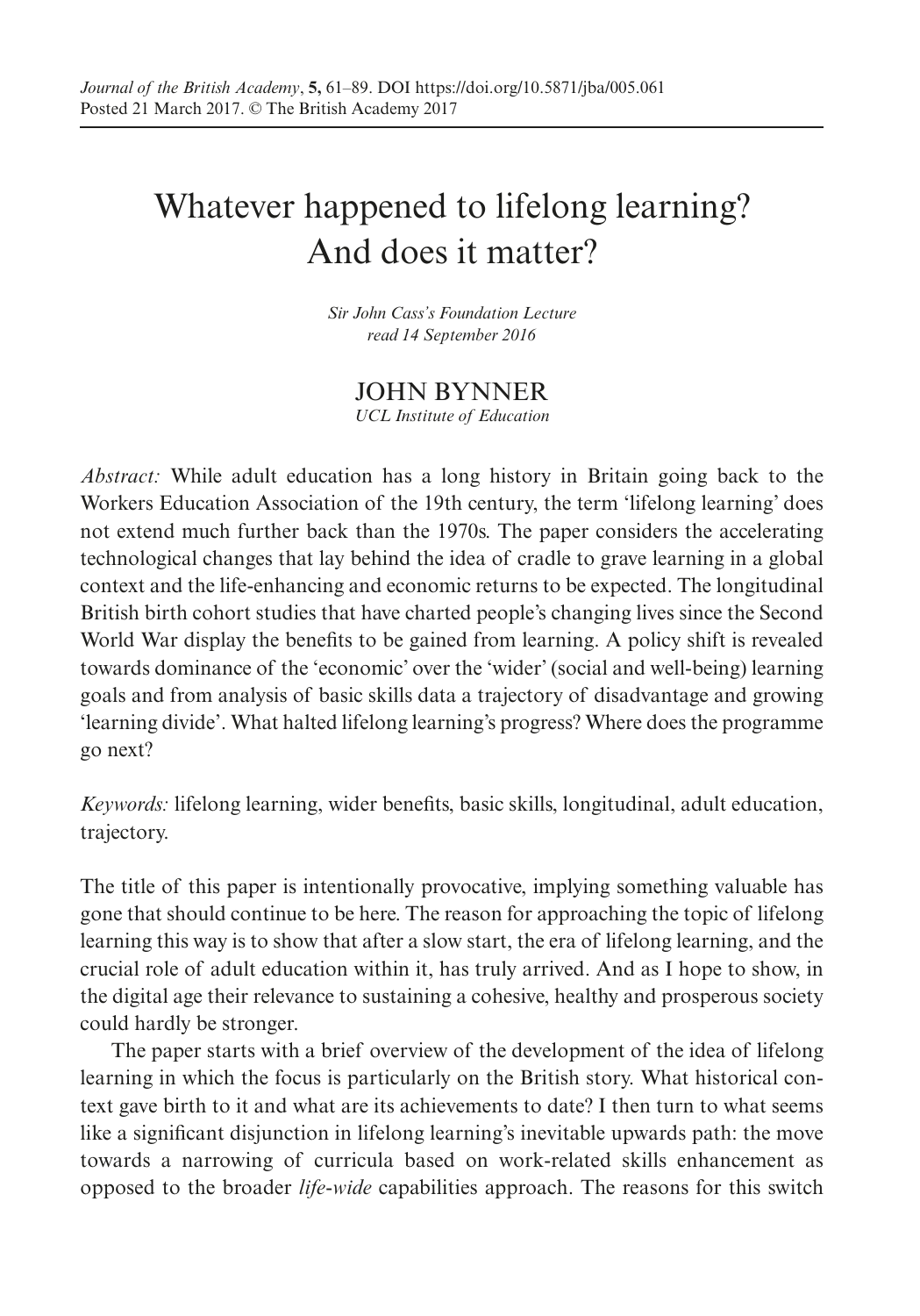are then considered, why at least temporarily, progress might have stalled, and then why such a reversal should be a matter for concern.

The empirical part of the argument relies on research in a 15-year programme carried out using data from the 1958 and 1970 *British Birth Cohort Studies.* These two studies are from the internationally renowned longitudinal series of cohort studies starting respectively in 1946, 1958, 1970, 1992/1993 (county of Avon) and 2000. With the exception of the 1946 study, which took a one-third sample for follow-up, and the 'Avon longitudinal study of parents and children (ALSPAC)', which began during pregnancy, each study is derived from a representative sample of over 16,000 individuals in the specified birth year and followed up subsequently through their lives.<sup>1</sup> Data were also collected for one third of the 1958 cohort members' children when the cohort mother or father had reached age 33 and for half of the 1970 cohort members' children when the cohort mother or father had reached age 34 2 .

The two selected studies lend themselves particularly well to understanding the role and progress of lifelong learning in individual lives, each collecting data on experience in the intersecting domains of life—family, community, education, employment, health and so on—as the developing individual passes through them on the route to adulthood. The life-course perspective first formulated by Glen Elder in his study of US children and families living through the 1930s, *Children of the Great Depression*, offers a widely accepted conceptual framework for the individual development observed—(Elder 1974/1999; Heinz 1991; Schoon 2006; Blossfeld *et al.* 2014). The life-course 'trajectories', including that of lifelong learning starting from birth, are shaped in accordance with four principles:

> *human agency* (i.e. individual adaptation to the social, economic and physical environment), *linked lives* (i.e. social relations), *timing of events* (i.e. intersection of age, period and cohort), *location in space and time* (i.e. geography, history, culture, and social structure).

Guided by this framework, the paper draws on research, using the 1958 and 1970 cohort studies data. The work was located in two government-funded research centres in what is now the Department of Social Sciences in UCL Institute of Education: 'Wider Benefits of Learning (WBL)' and 'National Research and Development Centre

<sup>1</sup>Data collection for the 1958 cohort began at birth followed by ages 7, 11, 16, 23, 33, 37, 42, 44 (biomedical survey), 46, 50, 55, 60, and for the 1970 birth cohort at birth followed by ages 5, 10, 16, 21, 26, 10, 34, 38, 42, 46. Both studies have maintained active samples of over 10,000 responding individuals. Full details of the two studies are available at http://www.cls.ioe.ac.uk/

<sup>2</sup>Because of the significantly later child bearing of the more recent 1970 cohort, to achieve comparable numbers of children for the two cohorts, it was necessary to expand the 1970 cohort member parents sample to 50% compared with the 1958 study's 33%.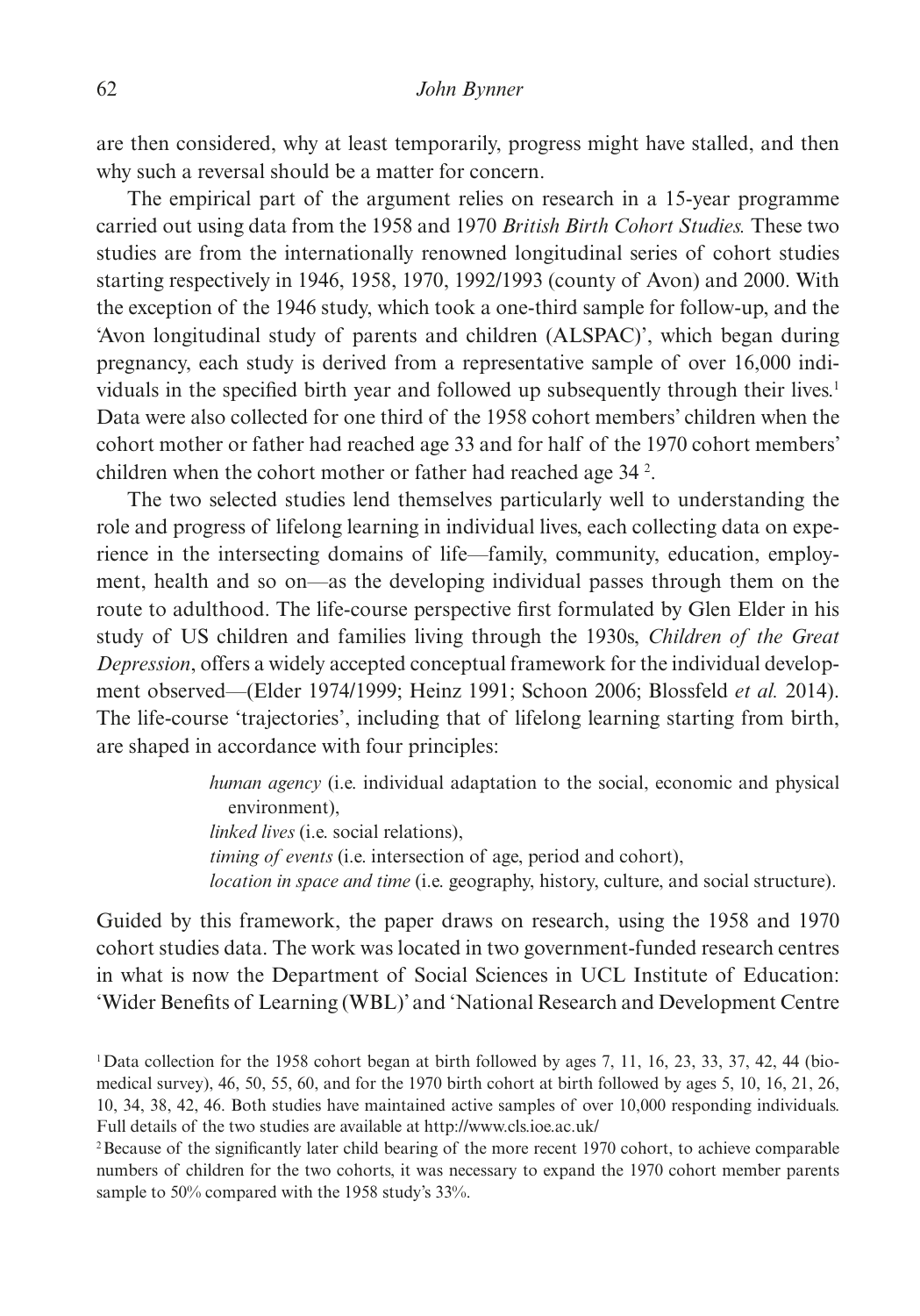for Adult Literacy and Numeracy (NRDC)'. The first of these centres was established following the publication of the Government White Paper the *Learning Age* (Blunkett 1998), making the case for a 'modern' approach to lifelong learning. The second arose from the 'Skills for Life' policy that followed in 1999, the Moser Committee's report (1999) *A Fresh Start*, devoted to improving adult literacy and numeracy—one of the 1997 newly elected Blair Government's top seven policy priorities.

As will be clear from this brief synopsis, the birth cohort studies' long reach in relation to individual development from childhood through to adulthood makes them a particularly powerful tool for understanding the role of lifelong learning in the UK life course—as a simple example shows (Bynner & Parsons 2009). Using data from the 1958 birth cohort study, we analyse the extent to which individual differences in literacy and numeracy scores, as measured by the scores' 'variance' at different ages, was predictable and consequently in principle 'explainable' from prior circumstances and experience, including educational attainment. Literacy acquisition was measured by simple literacy tests for adults, covering reading comprehension and spelling at different levels of difficulty. Similarly, for numeracy, tests were used involving simple calculations and numerical understanding of such concepts as percentages. We find rapidly rising percentages of variance explained up to age 10 and a levelling off at around 40% by age 34—larger for literacy (42%) than for numeracy (35%).

Notably, although 40% of the variance in adult literacy and numeracy scores was predictable from what we know about the cohort members' lives up to age 34, when the most recent assessment was made, even taking account of measurement error and missing variables, a significant proportion of the remaining variance (60%) cannot be explained away in these terms. Learning goes on outside formal educational institutions in a variety of contexts, such as the family, the community and the workplace and through the exercise of individual agency by means of self-instruction, much of it through adulthood. The message is that in understanding basic skills inequalities<sup>3</sup>, even at the age of 34, there is much known and much still to be explained in terms of individual, largely unpredictable, experience. Both formal and informal methods of learning are the means of acquiring each skill—the foundation of lifelong learning.

## **DEVELOPMENT OF LIFELONG LEARNING**

Although lifelong learning is a cradle to grave phenomenon, its foundations, as generally understood, lie in post-compulsory part-time adult education (Hodgson 2000). But

<sup>&</sup>lt;sup>3</sup>The variance of a set of scores reflects a rank order of individual differences, an indicator of basic skills inequality.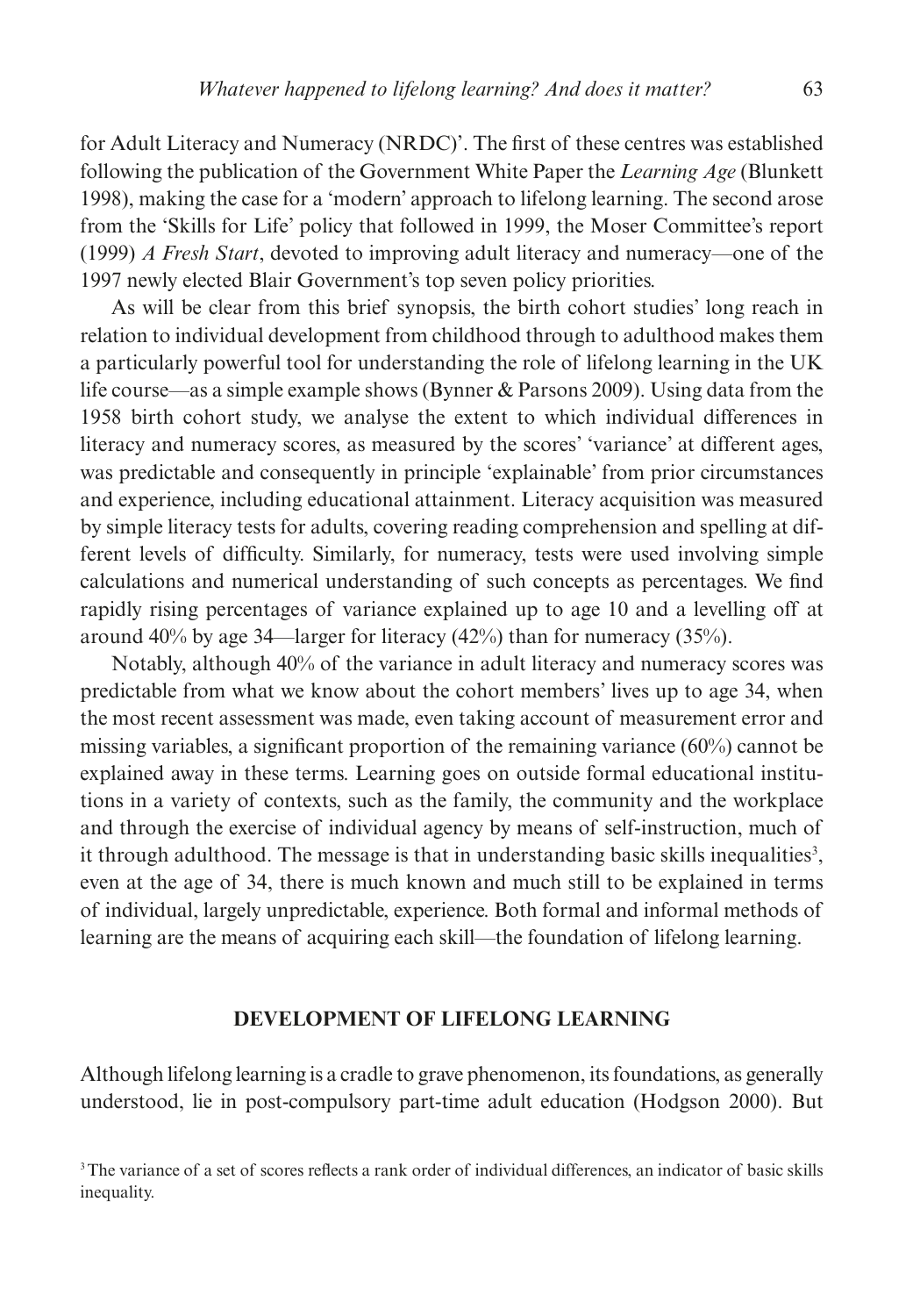what characterises such adult education's goals and practice? A good place to start is Winston Churchill speaking in 1954:

There is, perhaps, no branch of our vast educational system which should more attract within its particular sphere the aid and encouragement of the State than adult education. How many must there be in Britain after the disturbance of two destructive wars, who thirst in later life to learn about the humanities, the history of their country, the philosophies of the human race, and the arts and letters which sustain and are borne forward by the ever-conquering English language? … The appetite of adults to be shown the foundations and processes of thought will never be denied by a British Administration cherishing the continuity of our Island life. (Ministry of Education 1954: 95−6)

Now, a young adult student interviewed in 2005:

The lecturer helps coordinate the group. They're like the pinpoint, the pivot the balance, the centre they are in the middle. So you start off by learning—the lecturer throwing an idea at them—and then by the end of two years, the lecturer is no longer so pivotal because the group has gained all the information he or she can give them. All of a sudden the questions start flowing among the group. It's amazing that everybody has so many different ideas and you learn not to be so biased, to be more objective, not to take things personally. (Schuller *et al.* 2004:175)

Finally, a leading commentator on adult education, Alan Tuckett writing in *The Guardian* newspaper in 2007:

A distinguished Maori educationalist recently told me he was impressed by the way colleges in the UK help people to learn how to do things. He was, though, puzzled by the things that they didn't teach: how to be a good family member; how to relate to your community; what stories to tell your children. With an education like this, he wondered, 'who would want to come to your funeral?' The question stuck in my mind as I was reading the Leitch review, with its ambitious targets for making the UK economy more competitive. (Tuckett 2007)

These extracts supply something of the substance and scope of adult learning, expressing complementary facets of the learning experience that could apply at any age and at any time. There is imparting of knowledge, understanding, skills and cultural continuity; there is the dynamics of the effective adult classroom comprising the expert with knowledge to impart and adults interacting over their desire to learn and use it. In contrast, there is the beginnings of critique in the questioning of whether curriculum content, in this case vocational skills directed exclusively at employment, is not missing out on some of the other components of education that the truly educated individual needs to have. The importance of skills in the economy is undeniable, but the broader societal context of well-being has a central place as well.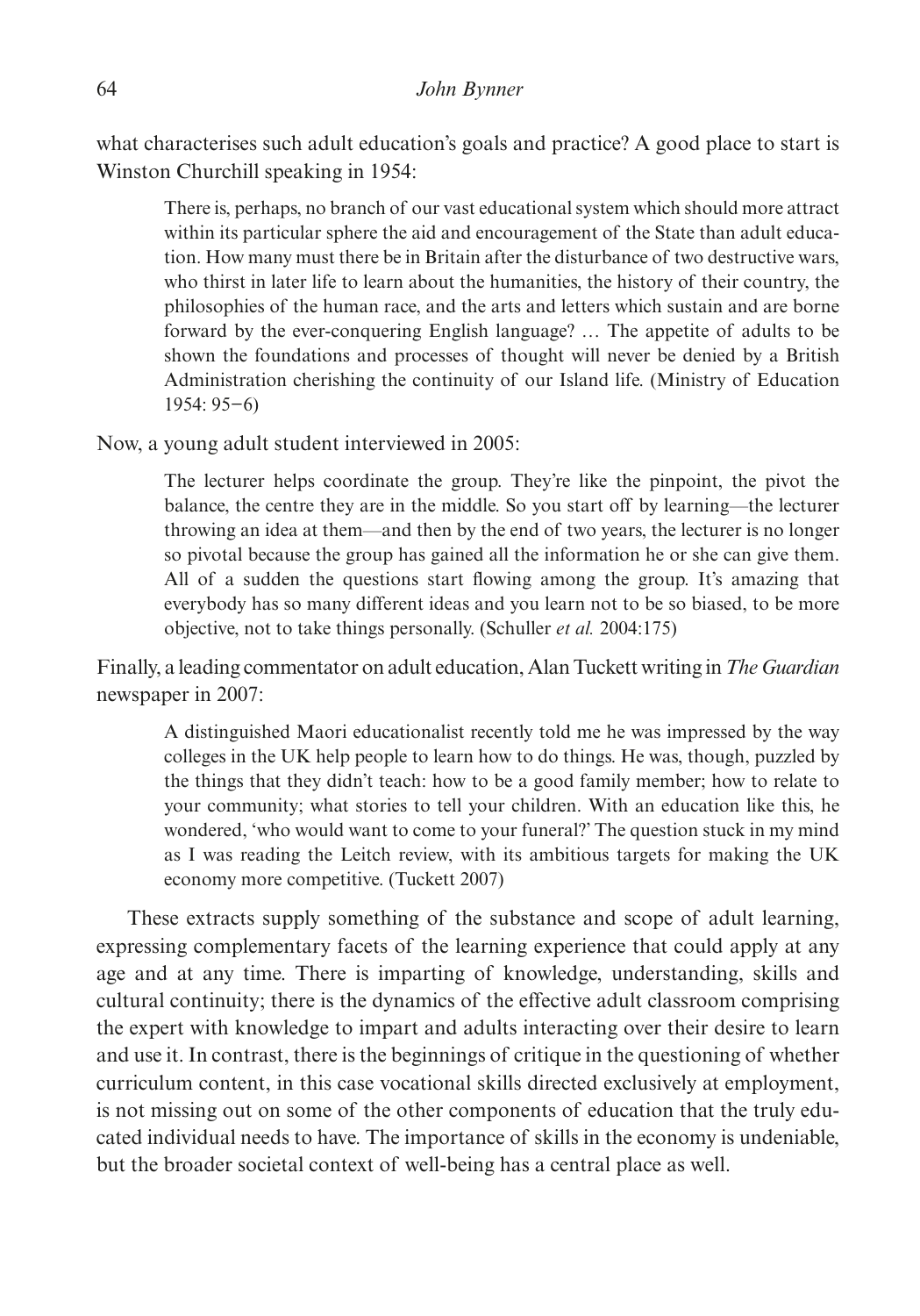So what transformed the optimism about the value of adult education in Churchill's day, into a global mission to transform the human life course into a continual educational experience? Adult education has a long history going back to the work of Toynbee Hall founded at the end of the 19th century; the establishment in 1903 of the Workers Educational Association; and the post-First World War boost from the Adult Education Committee Report produced by the Ministry of Reconstruction (1919). But the idea of cradle to grave lifelong learning is of much more recent origin, coinciding with the technological transformation of industry and the labour market upheavals of the late 1970s and 1980s. UNESCO was the first major international organisation to put the concept of what was then referred to as *lifelong education* on the map with Edgar Faure's 1972 report *Learning to Be*, also coining the term 'Learning Society'. In the report's words:

Tomorrow's education must form a co-ordinated totality in which all sectors of society are structurally integrated. It will be universalized and continual. From the point of view of individual people, it will be total and creative, and consequently individualised and self-directed. It will be the bulwark and the driving force in culture, as well as in promoting professional activity. This movement is irresistible and irreversible. It is the cultural revolution of our time. (Faure 1972: 164)

Closer to the language of present priorities, but still couched in the idealism of the time, was Harold Wilson's speech in 1964 devoted eight years earlier to the 'White Heat of Science' and the technological revolution occurring as a result of it. He made the telling point that: 'Our way of life is likely to be more fundamentally transformed in the next several decades than in the previous one thousand years' (Wilson 1964).

The manifestation of Wilson's vision came, though not in quite the totally positive terms he saw it, in the transformation of industry through the 1970s and early 1980s brought about by information and communications technology (ICT) and the *globalisation* that came in its wake. That is to say, the skills underpinning industrial production were increasingly becoming obsolete and the increasingly ICT-driven components of distribution, consumption and the finance behind them were now operating globally (Ashton & Bynner 2011: 122–47). The consequence for most Western countries was losing out competitively to the long-term planning and cheaper production methods and manpower of competitors across the world, especially in the Far East; though the full implications of these changes were barely recognised much before the 1990s.

The main response was the establishment in 1974 of the Manpower Services Commission with the brief of building the workforce that the labour market was going to need in responding to the replacement of traditional industries, such as coalmining and shipbuilding, and the massive expansion of service industry. There was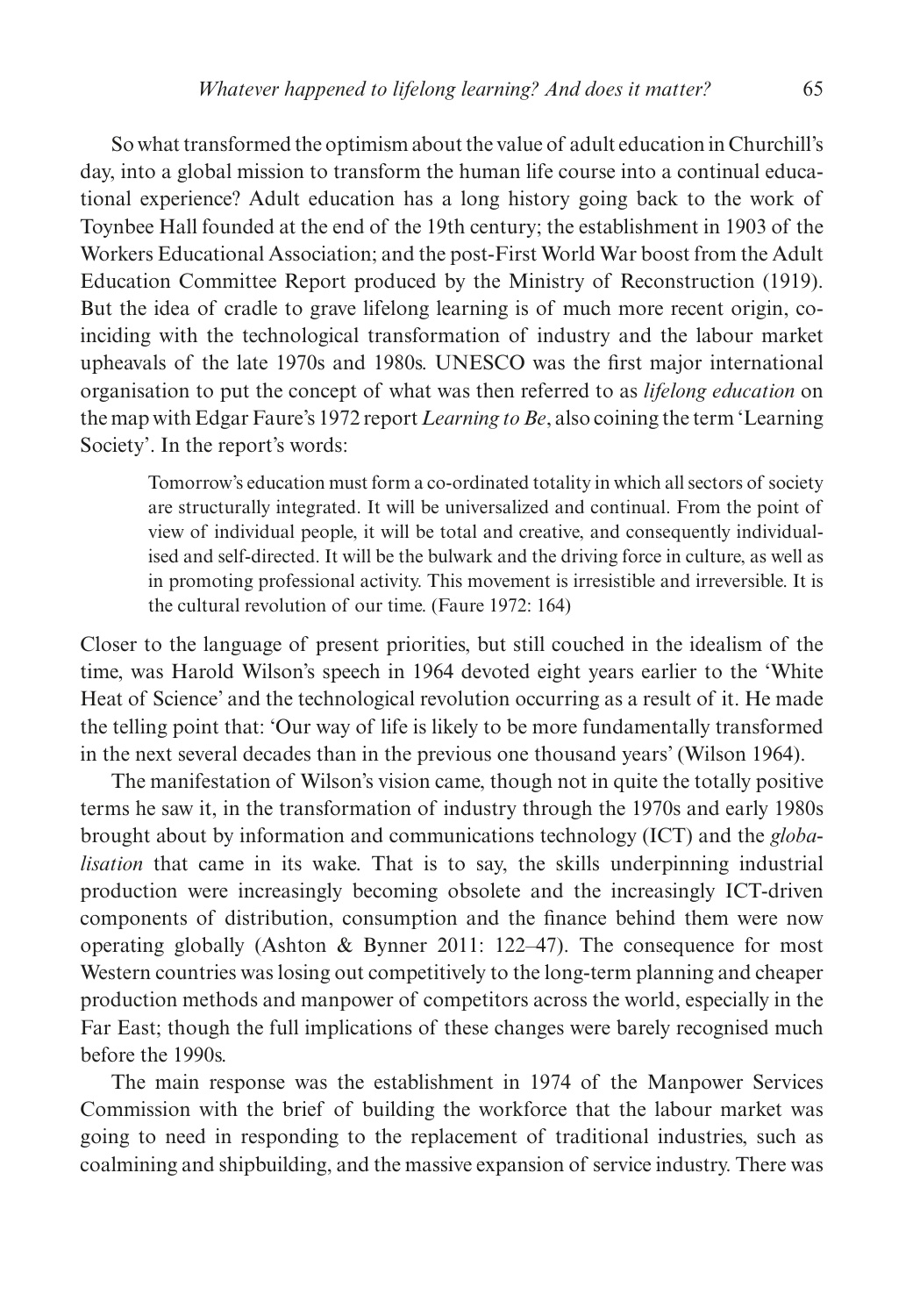increasing talk of creating a 'knowledge economy' underpinned by lifelong learning. The human cost, as set out later by such writers as Charles Handy (*The Future of Work*) (1984), Aronowitz and Di Fazio (*The Jobless Future*) (1994) and Jeremy Rifkin (*The End of Work*) (1995), pointed to a steady decline in employment as the need for men and women in manufacturing and much of service industry dried up through digitalisation and, prospectively, robotics. Jeremy Rifkin's third industrial revolution—already adopted as a blueprint by the European Union—predicts not only this latter feature but the 'internet of everything' ranging from energy to warfare (Rifkin 1995; 1998). His *Biotech Century* sets out an even more transformational vision of 'new life forms', a 'second genesis' and 'eugenic civilisation', with implications for every area of human existence. The point to make is that, whether proved right or wrong in any particular predicted instance, technological change in what is now becoming the *digital age* is already far ahead of expectation.

Apart from the newly established MSC, innovative adult education was also on the agenda through the establishment of such path-breaking institutions as the *Open University* in 1969 (over 200,000 adult students). The OU offered not only second-chance higher education, but by deploying an advanced distance teaching model—comprising television, radio and more recently, digital technology, coupled with summer schools—set new curriculum standards for further and higher education generally. In parallel, through the establishment of the 'new universities' (24 in the 1960s alone), there was a major expansion across the country of university extramural studies programmes. Outside the formal system, other institutions emerged a bit later such as the *University of the Third Age*<sup>4</sup> established in the UK in the early 1980s (following a 1973 start in France) and catering for the learning of thousands of adults classed as 'no longer in full-time employment'. The core structural feature is a nationwide network of self-managing learning cooperatives comprising 36,000 courses for 350,000 adult learners in 2015.

At the same time the traditional systems for face-to-face adult learning came into their own. The Inner London Education Authority (1965–90), for example, offered, through the 1970s and 1980s, a network of provision, 'Education for the Whole Community', via a mix of polytechnics (five in all), further education colleges and adult education institutes for different learning purposes. By the end of its life in 1990, ILEA was laying on 20,000 classes with 240,000 enrolments—14% of the nonvocational adult education in England and Wales for 5% of the population, in which adult education was described as the 'jewel in the crown' (Jupp 2010). Although there had been traditional separation between the provision and location of vocational and non-vocational courses, the barrier became increasingly more permeable, spearheaded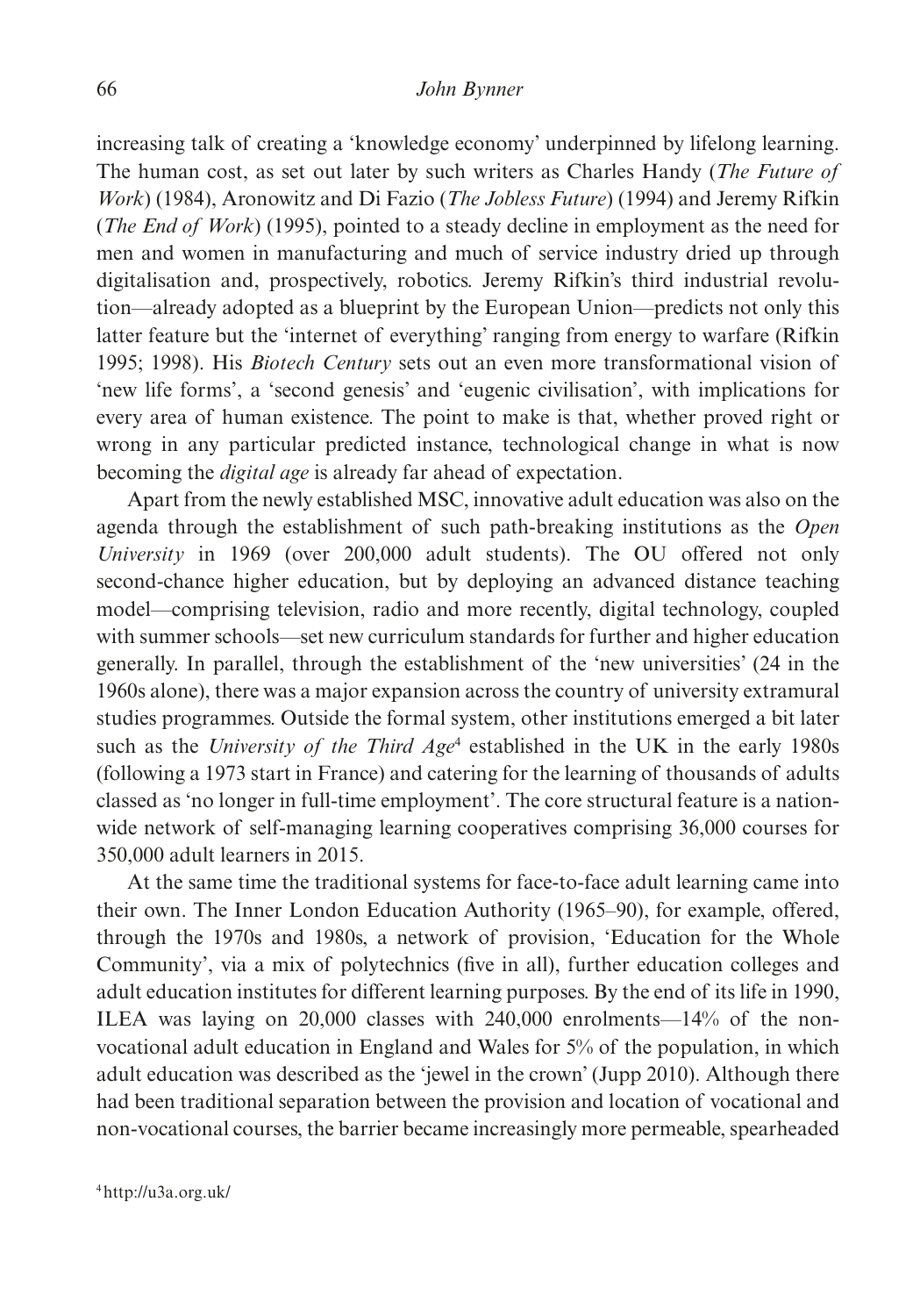by the highly successful 'Access Courses', supplying a bridge from early school leaving to higher education (Tuckett 2015). The popular worldwide idea of 'Learning Cities' as concentrations of learning resources linked globally and promoted widely by UNESCO  $(2015)$ ,<sup>5</sup> was epitomised by London through the 1990s.

More widely, as Leisha Fullick (2010) records, the National Institute of Adult and Continuing Education (NIACE)—established in 1998 and brilliantly led to become a major national institution by Alan Tuckett—not only pursued the permeability goal on a national scale but internationally. NIACE also supplied the steering, monitoring and policy development framework (e.g. the National Adult Learning Surveys) for ensuring coherence of the whole system, together with the consultative machinery for those who worked and studied through it.<sup>6</sup>

The 1988 Education Reform Act and the 1992 (DFES) Further and Higher Education Act changed irrevocably these arrangements with the incorporation by central government of first the polytechnics and then the further education colleges to be followed in London's case by the winding up of ILEA in 1990. The adult education institutes were mostly taken over by the colleges, with funding only of non-qualification-bearing provision remaining as the responsibility of the local authorities—now designated as 'clients' of the colleges and other third sector and private providers.

# **DIGITAL REVOLUTION**

In his forward to *The Learning Age* consultative 'Green Paper', David Blunkett (1998) updated Churchill's and Wilson's visions, laying the foundations for the second stage of technological transformation in Britain: the 'digital revolution'. Blunkett also brought more centre stage the economic drivers of the educational change to follow, signalling where a key tension in further education planning had lain from the 1973 Russell Report on Adult Education onwards (DES 1973) and to which I return—the competing claims of skills for the *economy* versus *learning for individual and community well-being.* In Blunkett's memorable words:

We stand on the brink of a new age. Familiar certainties and old ways of doing things are disappearing. Jobs are changing and with them the skills needed for the world of tomorrow. In our hearts we know we have no choice but to prepare for this new age in which the key to success will be the education, knowledge and skills of our people.

<sup>5</sup>http://uil.unesco.org/lifelong-learning/learning-cities

<sup>6</sup>The collection of Alan Tuckett's influential *Times Higher Education* commentaries is reproduced in Nash (2014).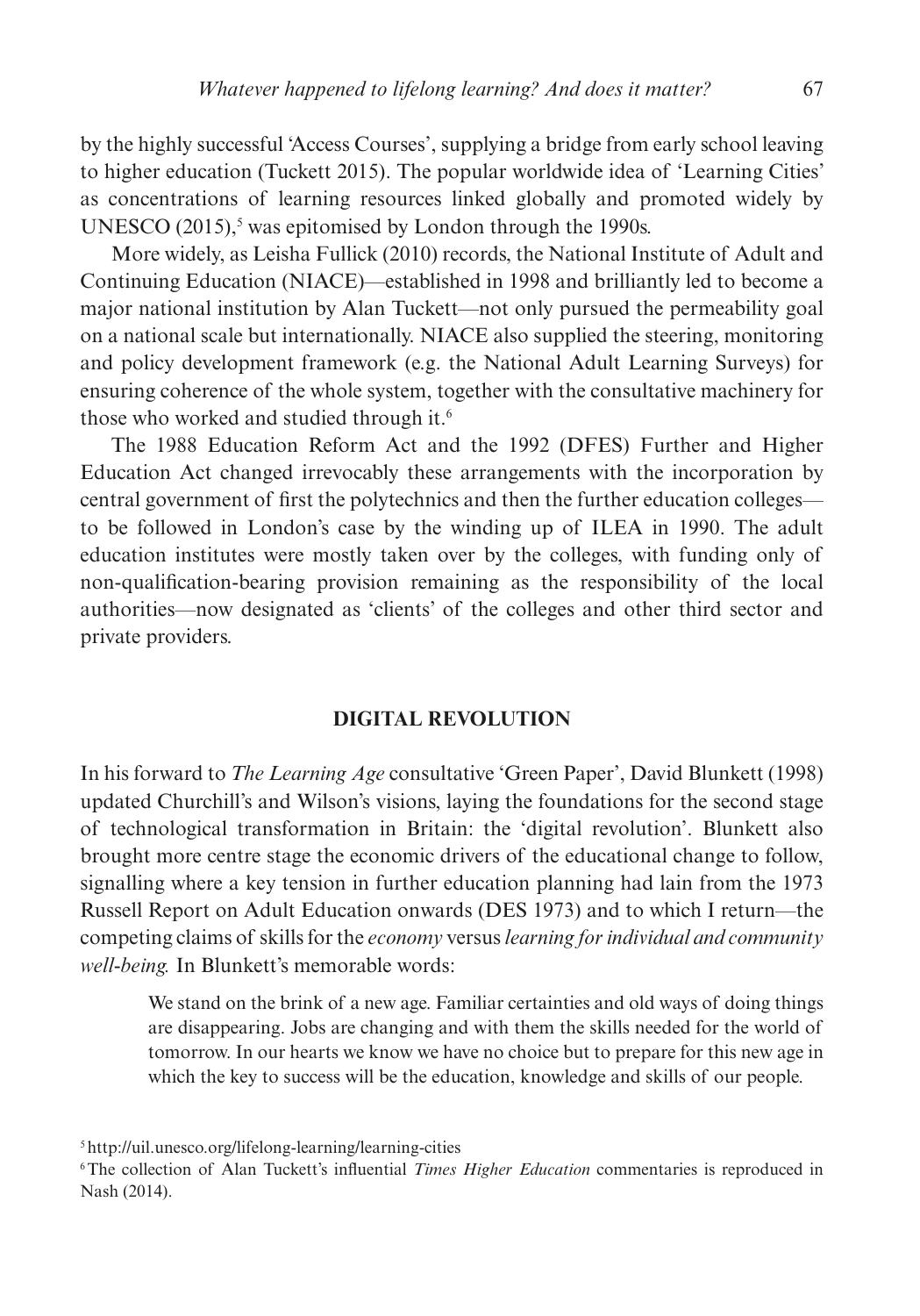### 68 *John Bynner*

To achieve stable and sustainable growth, we will need a well-educated wellequipped and adaptable labour force. To cope with rapid change, we must ensure that people can return to learning throughout their lives, we cannot rely on a small elite. We will need creativity, enterprise and scholarship for all our people ...

Learning enables people to play a full part in the community and strengthens the family, the neighbourhood and consequently the nation. It helps us to fulfil our potential and open doors to a love of music, art and literature. That is why we value learning for its own sake and are encouraging adults to enter and re-enter learning at every point of their lives as parents at work and as citizens. (Blunkett 1998: 2–3)

Added to the priority of 'developing a well-equipped and adaptable labour force', towards the end of the 1990s growing concern was directed towards the phenomenon of demographic shift. Increased immigration brought attention to cultural assimilation and English as a foreign language, issues in which gender and class inequalities also played a central part. In addition, the rapidly extending lifespan was producing an ageing population in which a third of working life could now be spent in retirement. Here was another open door for lifelong, or even more appropriately for this age group, life-wide learning!

*The Learning Age* was published following the appearance in 1997 of three key reports reflecting something of a culmination of the golden age of lifelong learning programmes preceding it and also the first signs of major policy shifts: Dearing on further and higher education (Dearing 1997); Kennedy on disadvantaged access to further education (Kennedy 1997); Fryer on continuing education and lifelong learning (Fryer 1997). The Moser Report (1999), *A Fresh Start*, concerned with upgrading adult basic skills, followed, leading to the 'Skills for Life' policy that began in 2001. All heralded, in varying degrees, not only a changing lifelong learning agenda in favour of economic priorities but new means of resourcing it, including, in the case of Dearing, recommending for the first time, the charging of fees for undergraduate higher education.

However, change was not all in one direction. Another major milestone, developing further the theme of UNESCO's *Learning to Be* (Faure 1972), was the inspirational report, *The Treasure Within*, presented in the fifth UNESCO (CONFINTEA) adult education conference in Hamburg (1997) by ex-president of the European Union, Jacque Delors (1996). The paper set out the mission of lifelong learning for contemporary times and the means of achieving it. The UNESCO Institute of Lifelong Learning was established in Hamburg and a programme of work began, including the four-yearly series of Global Reports on Adult Learning and Education (GRALE) (UNESCO 1997) to review progress in its development across the world (Schuller 2016).

 As Delors (1996: 11–12) had said in describing what he now called 'life-wide' as well as 'lifelong' learning: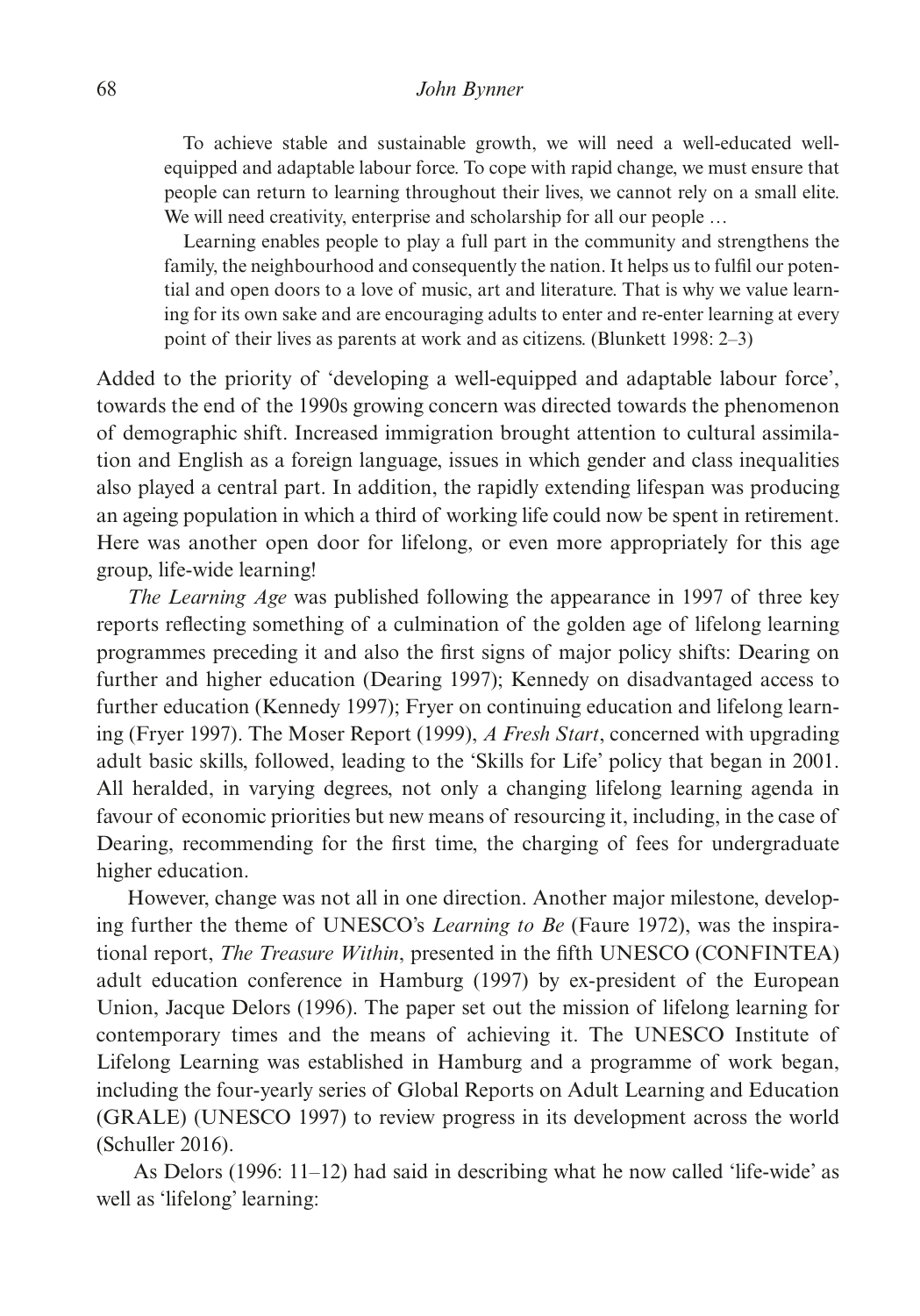An indispensable asset to attain ideals of peace, freedom and social justice … one of the principle means available to foster a deeper and more harmonious form of human development and thereby to reduce poverty, exclusion, ignorance, oppression and war. … While education is an ongoing process of improving knowledge and skills it is also perhaps primarily an exceptional means of bringing about personal development and building relationships among individuals, groups and nations.

He proposed four 'pillars' of lifelong learning:

*learning to know,* (knowledge and understanding), *learning to do* (skills and capabilities), *learning to live together* (social cohesion), *learning to be* (self-realisation and fulfilment). (Delors 1996)

Coupled with the Faure Report's idea of untapped human capability, i.e. *'learning to be'*, (Faure 1972), this four-way structure was directed at strengthening the twin well-being goals of advanced democratic societies: social cohesion and eliminating demographically defined educational inequality—in contemporary UK parlance the 'skills gap'. As Helena Kennedy's famous maxim from her report on further education, *Learning Works*, puts it: 'If at first you don't succeed … you don't succeed' (Kennedy 1997: 21).

The mission also confronts paradoxically the other form of inequality and perhaps the major challenge to be faced in the new era—usually referred to as the 'Matthew effect', as Stanovitch (1986: 381) describes it in relation to learning to read: 'The richer you are the more you get. The poorer you are the poorer you become.' A striking example comes from the NRDC Report *Illuminating Disadvantage* (Parsons & Bynner 2007) in the form of the distribution across literacy levels from below the age 16 school leaving standard (Level  $2^{\gamma}$  of three key features of achievement in the modern economy: full-time employment, work-based training, and using a computer at work. The likelihood of being in employment rose substantially with literacy level, with the gradient for women steeper than for men; work-based training, though relatively rare, was most common among those with the best literacy. But the most striking relationship was for using a computer at work: 83% of women and 78% of men at literacy Level 1 or above did so compared with 37% of women and 23% of men at prequalification standard Entry Level 2 or below. The task of lifelong learning policy is not only to support ever-more of it but to reverse what can be its polarising effects.

<sup>7</sup> Educational attainment age 16 leaving standards—basic skills assessment equivalence. Level 2, General Certificate of Secondary Education (GCSE) grades A–C; Level 1, GCSE grades D–G; No certification other than basic skills assessment: Entry Level 3; Entry Level 2; Entry Level 1.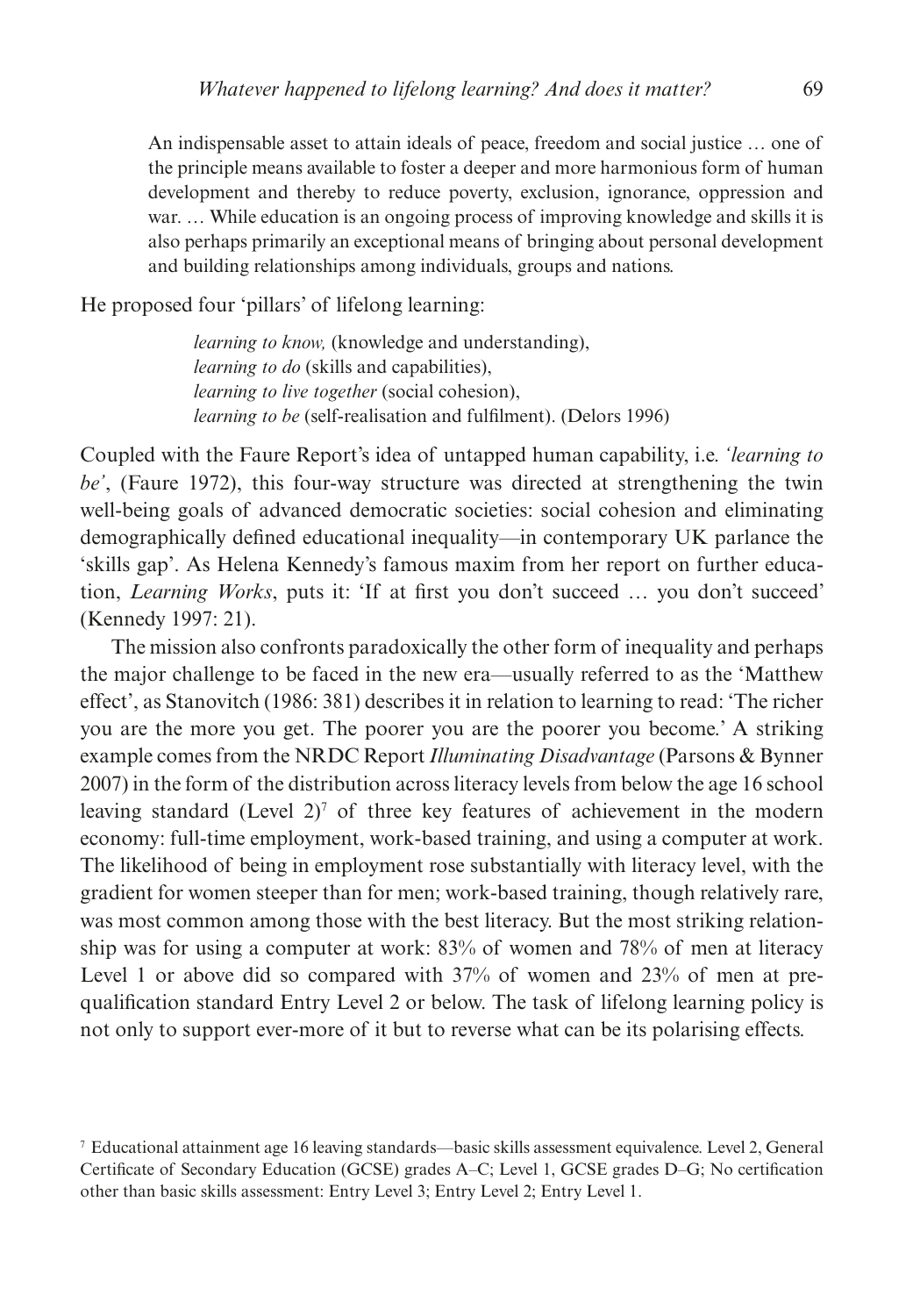#### **THE NEW AGENDA**

The Delors pillars have a distinctly different feel about them from those that underpin most adult and continuing education today. In fact, the EU 'Memorandum on Lifelong Learning' prepared for the Lisbon conference of ministers (EC 2000) and the policy conclusions drawn from it (European Council of Ministers, 2000), though recognising the twin aims of economic returns and social inclusion, already gave major emphasis to the former. Organisation for Economic Co-operation and Development (OECD) reports in this period — for example, *Lifelong Learning for All* (OECD 1996) —also tended to be exclusively devoted to the economic value of lifelong learning, with a special focus on improvement of basic skills for economic development. The top priority for OECD was the worldwide problem of illiteracy involving 95 million people of whom over 60% were women.

As signalled in the report by NIACE as the UK contribution to the sixth CONFINTIA conference in Belém Brazil, 2009 (McNair & Quintero-Re 2008), the period following 1998 was one of further retrenchment, with the shift in government interest away from the life-wide conception towards vocational programmes. A major influence was the 2005 Leitch Report, 'Skills in the UK' (Leitch 2006), which reported that one third of adults did not have the equivalent of a basic school leaving qualification (5 GCSE grades A–C). Almost half (17 million) had difficulty with numbers and one seventh (5 million) were not functionally literate. Deficiencies were also evident in technical and intermediate skills, which is where another national requirement needed subsequently to be met. Completion of a course at one level should be followed by one at a higher level to mark 'progress'. That is to say, no diversions to explore other curriculum options on the way were allowable free of cost, effectively ruling out the defining feature of life-wide learning.

The Leitch Report and others from OECD (e.g. OECD 2013)—the last as recent as 2016—placed the UK on the bottom rank of European and OECD league tables for skills and work-based training (OECD 2016). The solution Leitch offered was a national commitment to raise skills levels to the point where the UK would become a 'world leader in skills'. The shift was further driven by government intent, of whatever political complexion, to strengthen the distinction between the public and the private benefits of education. The former were identified with the skills that the nation needed, as defined principally by employers—most obviously the basic skills (literacy and numeracy) up to Level 2 (GCSE grade A–C equivalent). The others were primarily, if not exclusively, of personal value by either boosting personal earnings, as in the case of higher education, or simply engaging in out of non-vocational personal interest.

As Alan Johnson, successor to David Blunkett as Minister of Education famously said in 2006 promoting the skills agenda: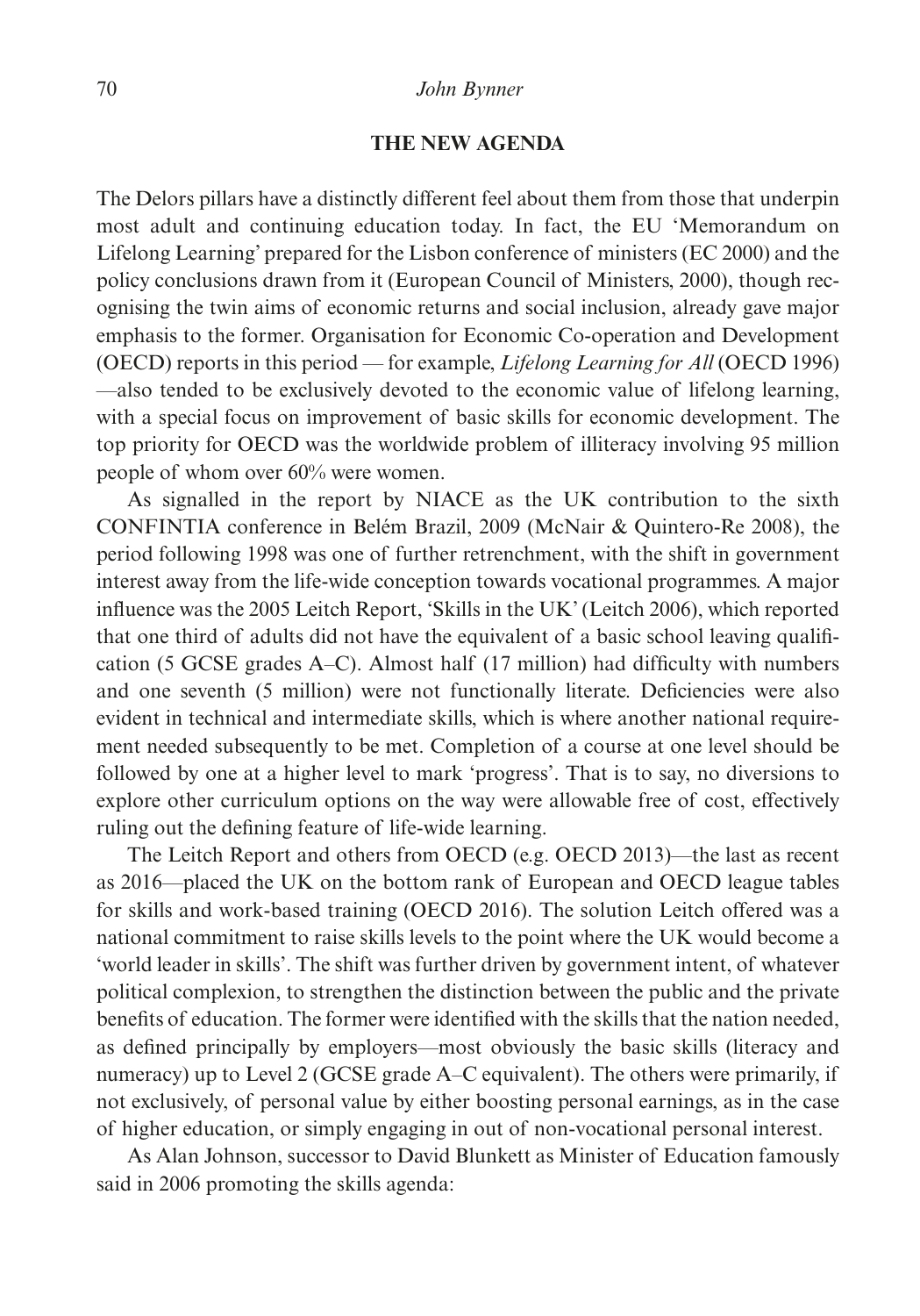We need plumbers, less Pilates; to subsidize precision engineering not over-subsidized flower arranging, except of course where flower arranging is necessary for a vocational purpose! …Tai chi may be hugely valuable to people studying it, but it's of little value to the economy. There must be a fairer apportionment between those who gain from education and those who pay for it—state, employer or individual. Surveys show that adults agree they should pay more for courses where they can. 8

The introduction of fees for higher education in September 1998 was soon accompanied by increased charges on commercial lines for non-vocational adult education courses.

As another response to Leitch in 2006 the 'Train to Gain'<sup>9</sup> scheme was launched, which enabled employers to seek government support for training. This pushed the responsibly for deciding what state-funded skills were going to be needed onto employers, with learning brokers interfacing between them and the local providers. In many cases the employers approached were already buying the courses they needed or were providing them 'in-house'. Hence, as Alan Tuckett (2015) points out, the scheme was effectively draining learning resources from one section of the population, disadvantaged adults, to another section, employees, who were already getting them.

 At the same time, as local authority budgets were continually being squeezed, the adult education sector was becoming more impoverished. The winding up in 2011 of the 'Lifelong Learning Sector Skills Council' may be seen as a further signal of AE's downgrading. In fact, with the economic shocks arising from further technological transformation, interspersed with periodic recessions and the collapse of the banking system in 2007/8, sustaining the wider range of (non-vocational) learning outcomes from health to civic participation, as we shall see, could not have been more important.

# **Participation**

With the massive promotion of lifelong learning since the launch of *The Learning Age* and the idea that every member of the labour force needed to gain or upgrade their qualifications to obtain, or sustain, employment in any kind of job, we might have expected the numbers signing up for part-time courses to be continually expanding. In opening the January 2016 House of Lords debate devoted to adult learning, Baroness Sharp reports evidence telling the opposite story.10 Open University recruitment had been steadily dropping from 260,000 in 2009/10 to 187,000 in 2013/14. In universities

<sup>8</sup>Speech, delivered at the first *Quality Improvement Agency* conference on 7 June 2006 at the Birmingham International Conference Centre.

<sup>9</sup>Funded by the Department for Education and Skills and delivered by the Learning and Skills Council https://www.skillsforlifenetwork.com/article/train-gain-employer-training-scheme/1689

<sup>10</sup>*Hansard* 28 January 2016.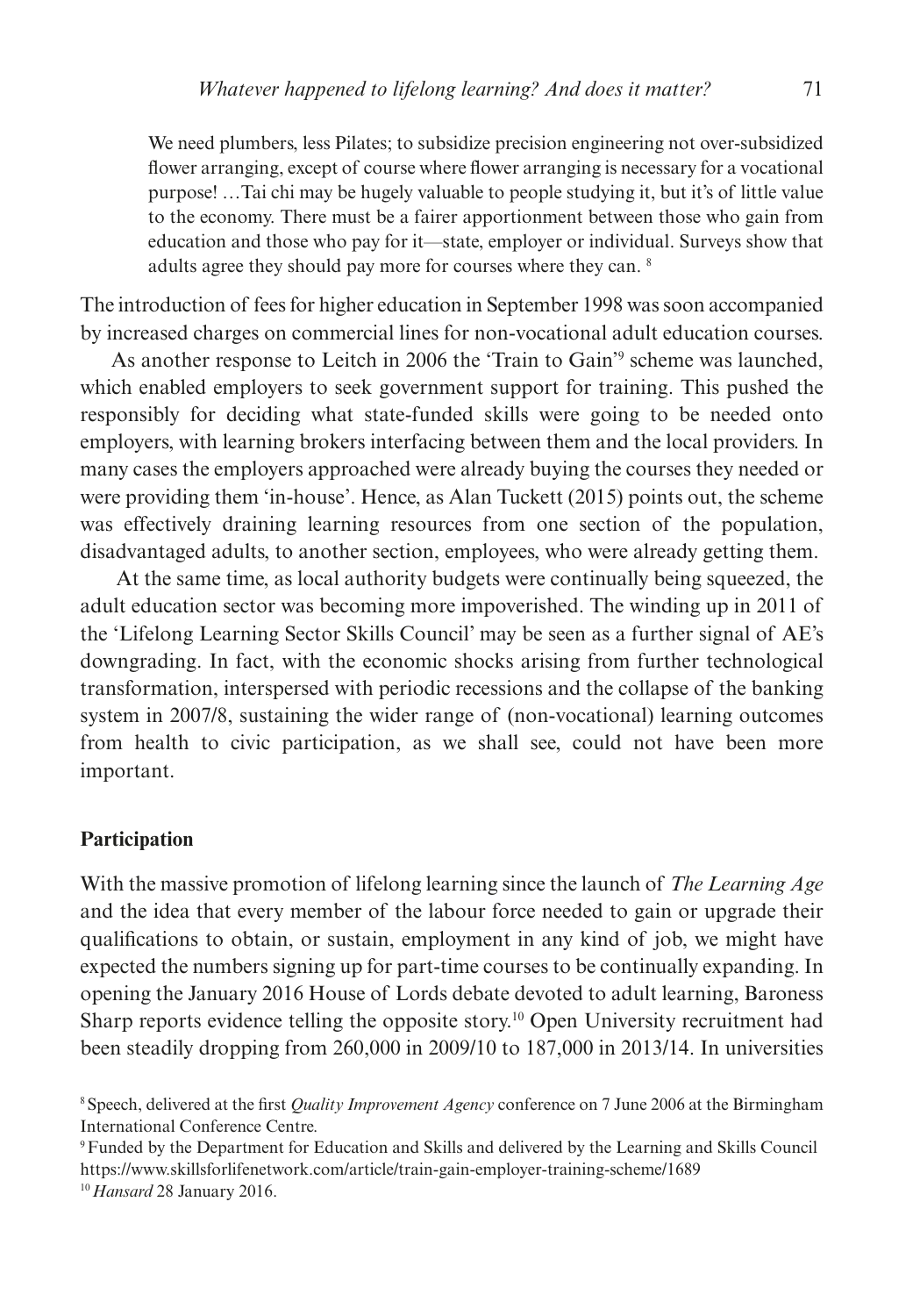more widely 2 million part-time adult learners had been lost since 2007. Since the fees increase for university degree courses, while full-time undergraduate numbers had increased, part-time student numbers had decreased by 58%. Moreover, over the same period, adult participation in further education was down from 50% to 15%, a drop of over 500,000 aged 24 or more. This was paralleled by a fall in the adult skills budget of 35%. NIACE annual adult learning surveys show much the same pattern of declining participation in non-award-bearing part-time courses from a peak in 2010.

In view of the many ways in which part-time adult education supplies the foundations for extended learning through adulthood that the economy is said to need, the retreat from it is therefore significant. The collapse coincides with a number of shifts in bipartisan government policy towards adult education including:

- making students bear the costs of adult education rather than the state;
- prioritising the Leitch skills agenda against the wider mission of, for example, NIACE;
- raising the price of engaging in non-award-bearing courses coupled with everrising university fees for both full-time and part-time study;
- restricting support for students taking award-bearing courses below degree level if not demonstrating progression in qualification terms.

All these factors add up to a powerful disincentive for adults to sign up for learning, as critics had been arguing for some time on a number of fronts (see, for example, Coffield 1999; Tight 1998; Field 2005).

## **Rising costs**

Where does the boundary between the private and public value of adult learning lie? There were good grounds from cohort study analysis to believe that achieving the Moser targets of 10% improvement in literacy and numeracy scores by 2012 would produce substantial financial returns to government. A collaborative study shared between the Wider Benefits of Learning, the Centre for Economics of Education and the Institute of Fiscal Studies was able to demonstrate, from modelling 1958 and 1970 birth cohort study data, potential gains of £2.54 billion for numeracy and £0.44 billion for Literacy (Bynner *et al.* 2001). But what claims could be made of such returns from non-vocational adult education courses?

Award-bearing courses below university level, even if signifying progression above the level of basic skills, are no longer available free of charge. The rising cost to students of part-time adult education courses, at one time no more than 15% of provision costs or free, is a reflection of the policy thinking that depends on distinguishing what is seen as a public benefit from a private one. In a penetrating analysis of the issues involved,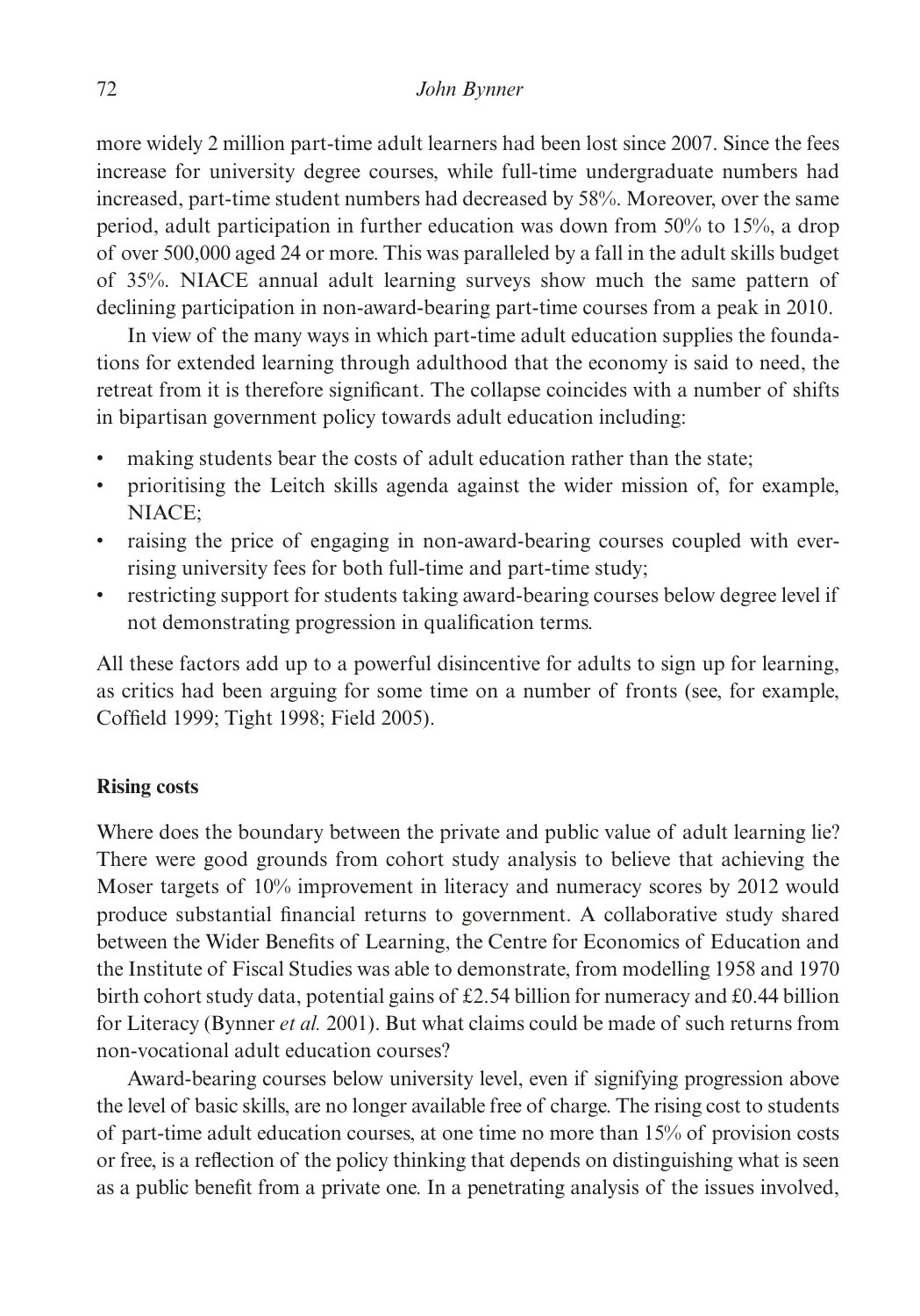Smethurst (1995) identifies three types of skill. The first is of clear value to the state, such as the Level 2 skills (GCSE A–C equivalent) that supply the entry requirement for a wide range of jobs. The second is what he calls 'merit skills' that have only indirect vocational value such as team working, willingness to learn and so on; while the third, which it is difficult to prove exists, comprises skills that benefit nobody but the individual who has them, such as the much-derided Pilates and flower arranging. Smethurst rejects the distinction in public value terms because it ignores the worth of *externalities*, such as improvements in health and well-being contributing to social cohesion, reduction in working hours lost and so on, to which all learning contributes. As we shall see, the work of the Wider Benefits of Learning research centre has been critically important in demonstrating the public value of such forms of learning**.**

## **Skills agenda**

Other criticism was directed at the principles leading to the post-2006 Leitch strategy. As writers such as John Field (2005) argue, there was downgrading of social cohesion and well-being goals in favour of economic priorities. The Leitch committee was wedded to the view that the country's economic problems arise from individuals lacking the skills to make a productive contribution to the economy, as reflected in the report's general emphasis on vocational education at the expense of non-vocational courses.

This whole approach had already been challenged by such writers as Frank Coffield (1999; 2010; 2012) director of the Economic and Social Research Council's 'Learning Society' research programme (1994–2001). Coffield argued that vocational (work-based) skills presented at whatever level of education as the means to employability and productivity, without jobs to deploy them in, have dubious labour market or motivational value. As NRDC research shows, even performance on the essential adult basic skill courses was much enhanced when embedded in a vocationally relevant and employment-integrated programme rather than as stand-alone provision (Casey *et al.* 2006). To quote the late David Raffe, 'Education for education's sake is a defensible concept, but training for training's sake is a contradiction in terms' (Raffe 1985: 92).

## **Form and content of adult education**

With the skills agenda of target setting and tightly controlled progression rules on which funding for award-bearing courses is based, there is disregard for the style, quality and relational value of adult part-time courses. Such attributes not only have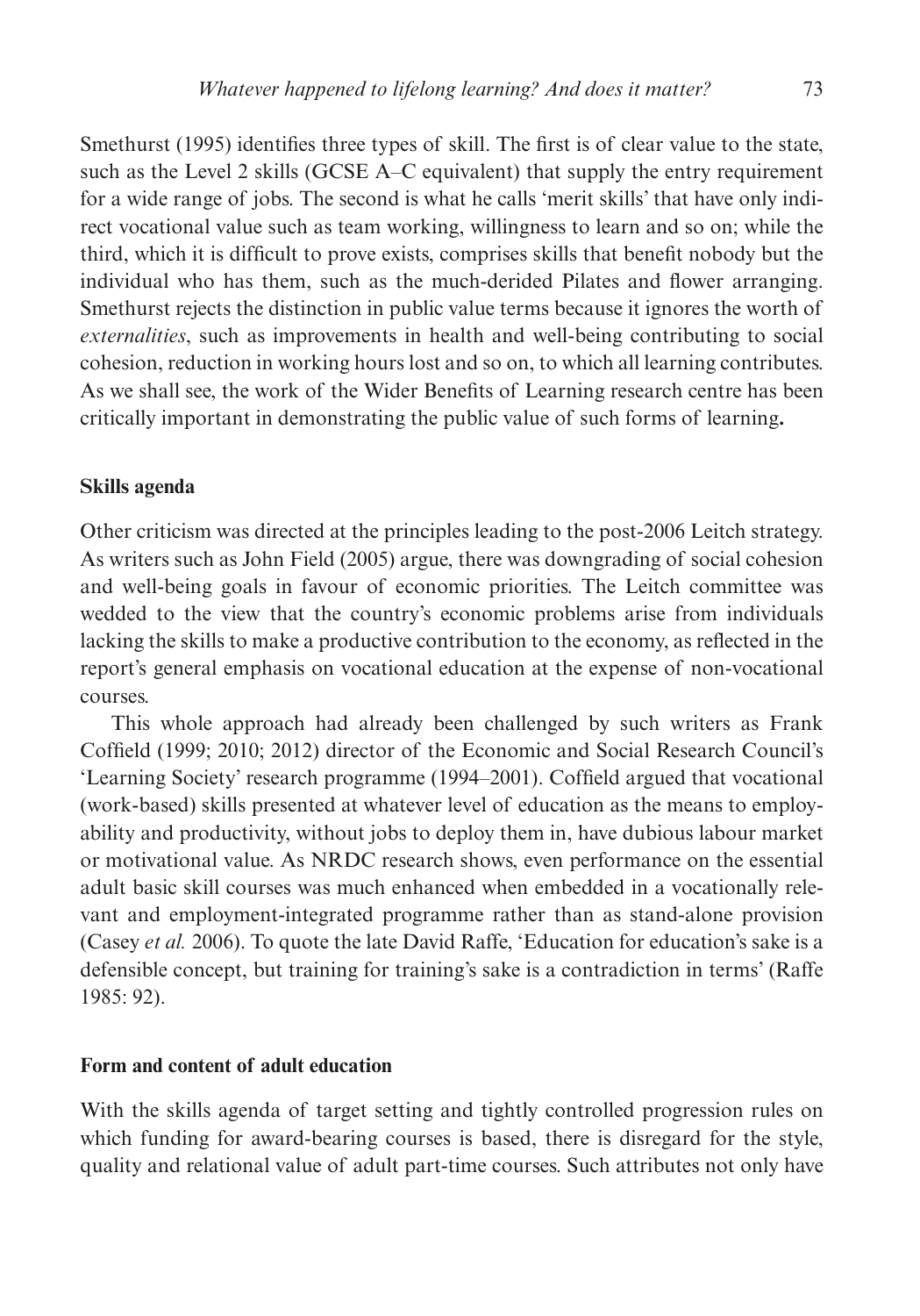intrinsic worth in the development of generic ('soft') skills but can be the main attraction for adults engaging in them. The most powerful corrective, however, comes from NIACE with the report of their commission on lifelong learning authored by Tom Schuller and the late David Watson (Schuller & Watson 2009). Economic value specifically described as 'Prosperity, Employment and Work', is only one of the nine themes of the report to which the report's needs-based programme for lifelong learning relate. What follows in the list is first: 'Changing Demography and Social Structure', then 'Wellbeing and Happiness'; 'Migration and Communities' follow. Social inclusion and inequality issues are addressed through 'Technological Change', 'Poverty Reduction', 'Citizenship and Belonging' and 'Crime and Social Exclusion'. 'Sustainable Development', on which the rest depend, makes up the list.

A ten-point policy implementation framework is also offered, at the centre of which is an argument for the rebalancing of the financial resources allocated to lifelong learning across the whole lifespan<sup>11</sup> towards the adult population in terms of a four-stage model:

- 1. up to 25 years (from  $86\%$  to  $80\%$ ),
- 2. 25 to 50 years (from  $11\%$  to  $15\%$ ),
- 3. 50 to 75 years (from  $2.5\%$  to  $4\%$ ),
- 4. 75 + years (from  $0.5\%$  to  $1\%$ ).

The proposed redistribution would nearly double proportionately the allocation of financial resources to the third and fourth lifelong learning stage from its current (dwindling) 3%. Other proposals include accreditation of prior learning and a credit transfer system for recognising achievement across the whole system.

## **THE PROPER PLACE FOR SKILLS**

So where should skills fit into the new lifelong learning agenda? Defining the term 'skill' and distinguishing it from other overlapping constructs is problematic, as economist Francis Green argues in his book devoted to the subject. He settles on 'personal qualities that can produce value at work' (Green 2013: 9–25), thus focusing on the economic benefit end of the returns to education spectrum. For the purpose here of locating skills in life-wide learning, the scope needs to be broader, embracing the other domains of life besides the economic as a simple four-level model suggests.

<sup>&</sup>lt;sup>11</sup> £54.8 billion in 2007/8 of which £25.5 billion was state provision.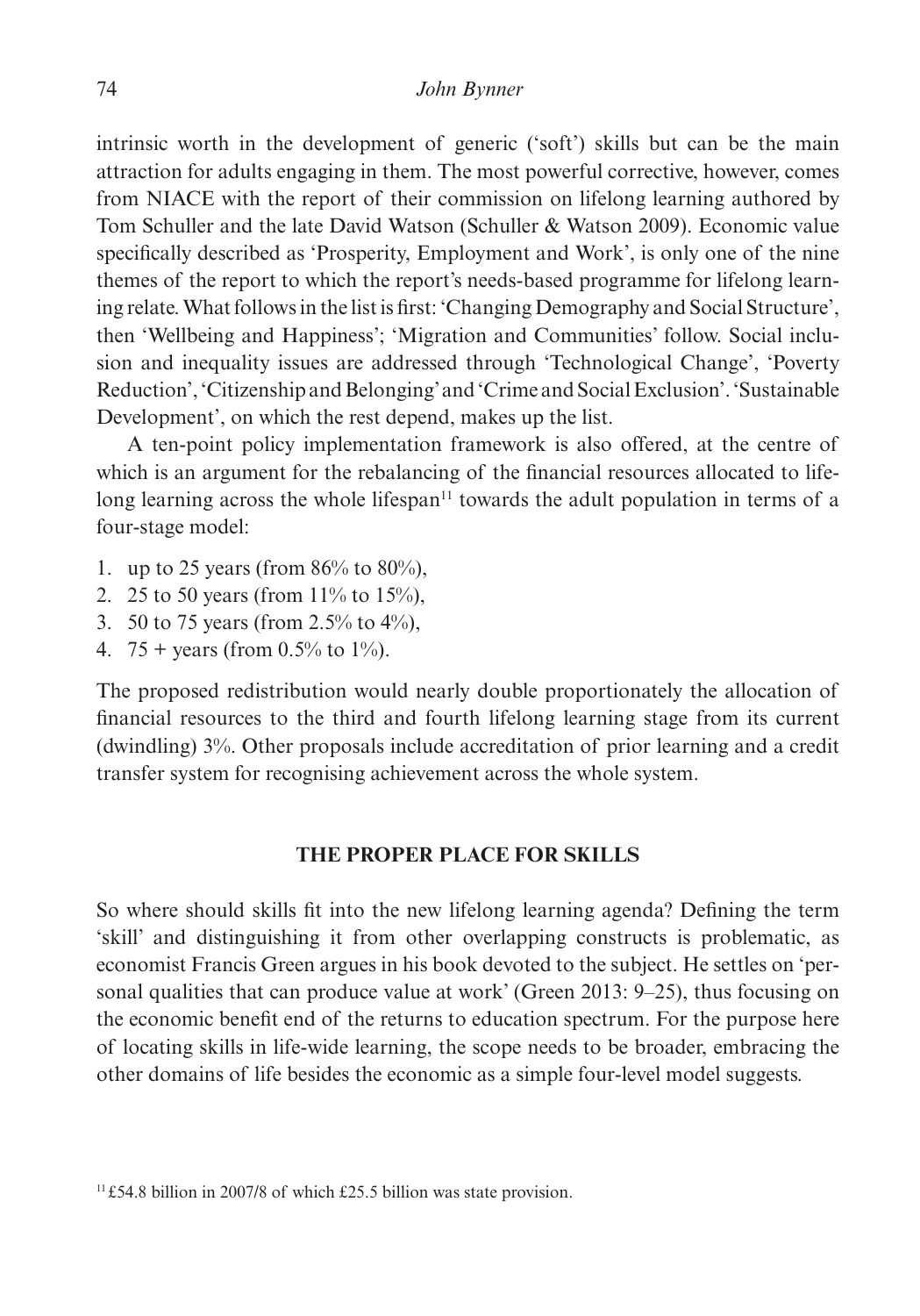- 1. At the first (input) level there are the different kinds of courses available: formal (linked to certification), non-formal (without certification), and informal (day-today learning in the family, the community and the workplace).
- 2. At the next level are the broad outcomes of the learning: knowledge, understanding and skills. Skills, however, take different forms depending on the learning's purpose:

Basic skills (comprising, literacy, numeracy, oracy and most recently digital competence) supply the foundations of subsequent skills development in all life-course domains.

Generic work-related skills (such as teamwork, leadership and creativity), depending on application context, supply the key components of adult functioning in the family, the community and increasingly the workplace.

Work-based skills (ranging from plumbing to dentistry), in large part acquired in the workplace are not generally transferable from one work situation to the next.

The three types of skill are acquired in different learning contexts, with the basic skills as a given for all of them. Further associated spin-offs from the learning involved in acquiring the skills may include values and identity shifts as well as behavioural change. At every stage, learning the skill is likely to motivate further learning.

- 3. The common thread of all these outcomes occurs at the next level, *capability*, or as development economist Amartya Sen (1992) defines it, 'freedom to achieve wellbeing'.
- 4. In Sen's terms, capability drives the outcomes of learning in education, the labour market and the community, supplying the potential through which effective functioning and consequently well-being, the *fourth level,* will be achieved. In other words, skills and the goals to which they are directed in the capability approach are bound to the context in which they will be exercised and the freedom to gain them.

The retreat from life-wide learning thus needs to be resisted because it underpins the decline of the means of acquiring capability that the coming population of adults are going to need. In summary, the tensions that need to be resolved are between:

- World-class skills (Leitch) versus Freedom to achieve well-being (Sen)
- Education as a positional good versus Education as a democratic right
- Education for the economy versus Education for democracy

Clearly both elements of each tension are in play when any given education policy is to be decided. What matters is that any one of each pair does not run roughshod over the other one or, in the opposite scenario through shifting priorities, disappears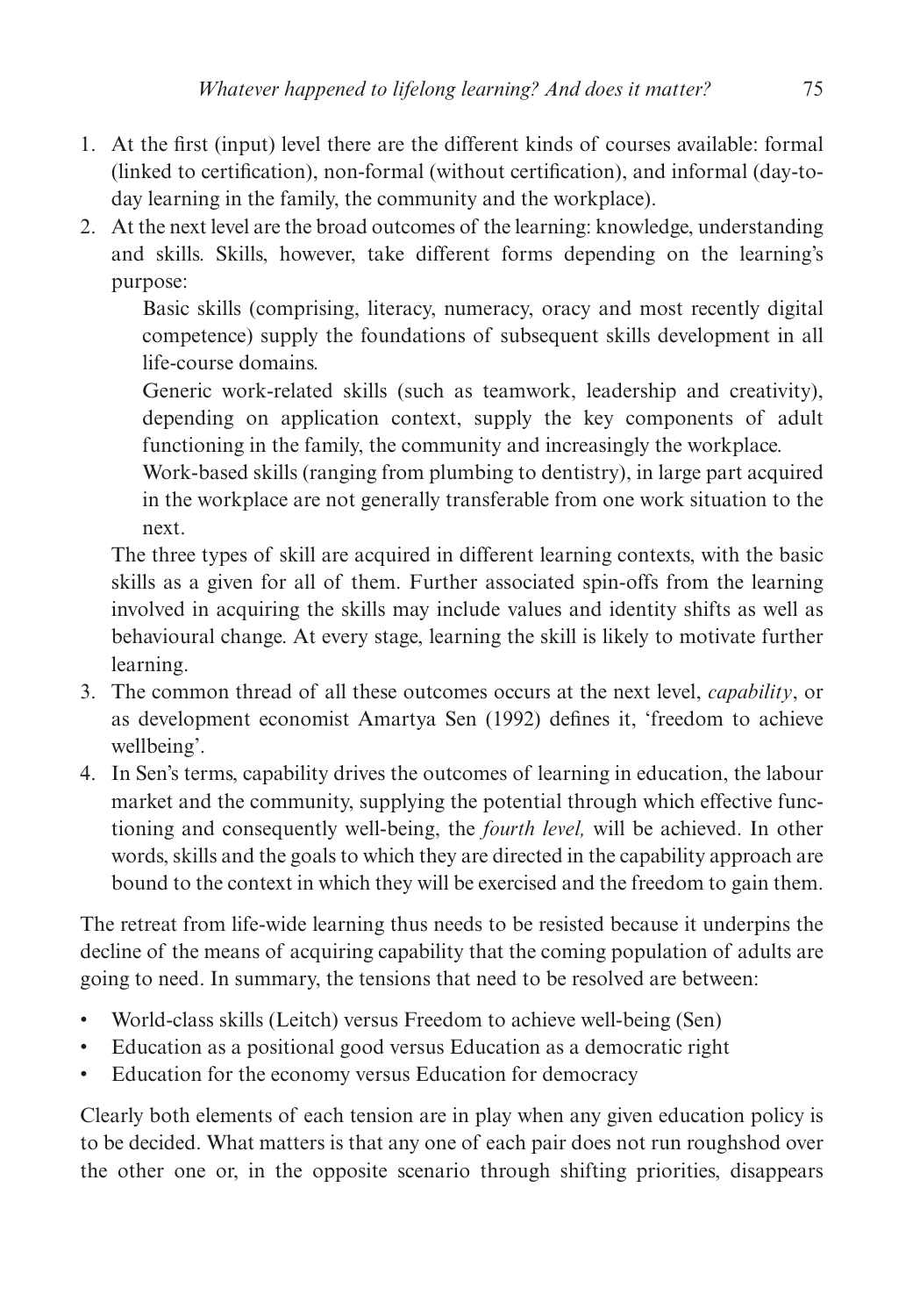without trace. Two issues alluded to earlier therefore arise here: (1) the role of adult learning in matching the broadest range of individual and community needs—i.e. the '*wider benefits of learning*' (Schuller 2004: 3–11); (2) the role of learning in resisting social exclusion and widening inequality—i.e. reversing the '*trajectory of disadvantage*' (Bynner 2007; Parsons & Bynner 2007: 10, 78–81) in which, in Peter Blossfeld and colleagues' words, 'structures of inequality are enshrined' (Kilpi-Jakonen *et al*. 2014:  $7-12$ ).

## **The wider benefits of learning**

To assemble the evidence I turn first to analysis of the non-economic returns to learning in the 1958 cohort study gained between the ages of 33 to 42 (Feinstein *et al.* 2003; Bynner & Hammond 2004).12 Over this age period, 58% of all cohort members, for whom data had been collected at both age points, had taken part in one or more courses offered through further education colleges, community provision or at work. Women were in the majority for leisure courses and courses leading to qualifications (academic and vocational). Men were in the majority for work-related, generally short, courses, which accounted for 58% of the total. The returns were in terms of the percentage of total change over the period in the whole sample that could be attributed to the learning engaged in, taking account of other factors such as prior educational attainment and social background that could also have influenced them.

The results pointed to improvements in psychological and physical well-being from taking two or more courses over the nine-year period assessed: smoking declined; exercise increased. For other well-being outcomes, though the learning effect was not statistically significant at the level set, $<sup>13</sup>$  the same positive tendency was evident,</sup> including reduced drinking and resistance to and exit from, depression. Life satisfaction showed the interesting result of an average decline for the sample as a whole that was significantly less among adult learners. Life satisfaction was also the only effect that differed significantly for men and women, with more men than women likely to have remained satisfied.

The Social Cohesion benefits were even more evident from the cohort data, as reflected in the larger learning effect sizes: race tolerance increased; association

<sup>&</sup>lt;sup>12</sup>Carried out for the Wider Benefits of Learning Research Centre, Institute of Education, London.

<sup>&</sup>lt;sup>13</sup> Probability  $P < 0.05$  level (i.e. odds of more than 20 to 1 against a chance result). The statistical change estimates were based on sample sizes averaging 9,000 for all change outcomes except giving up smoking, voting in 1997 having abstained in 1987 and recovery from depression. For smoking and voting the sample sizes reduced to between 2,000 and 3,000, demanding a larger change in outcome to achieve statistical significance at the same probability level as for the other outcomes, *P*<.05—and even more so for depression recovery where the sample size reduced to 616.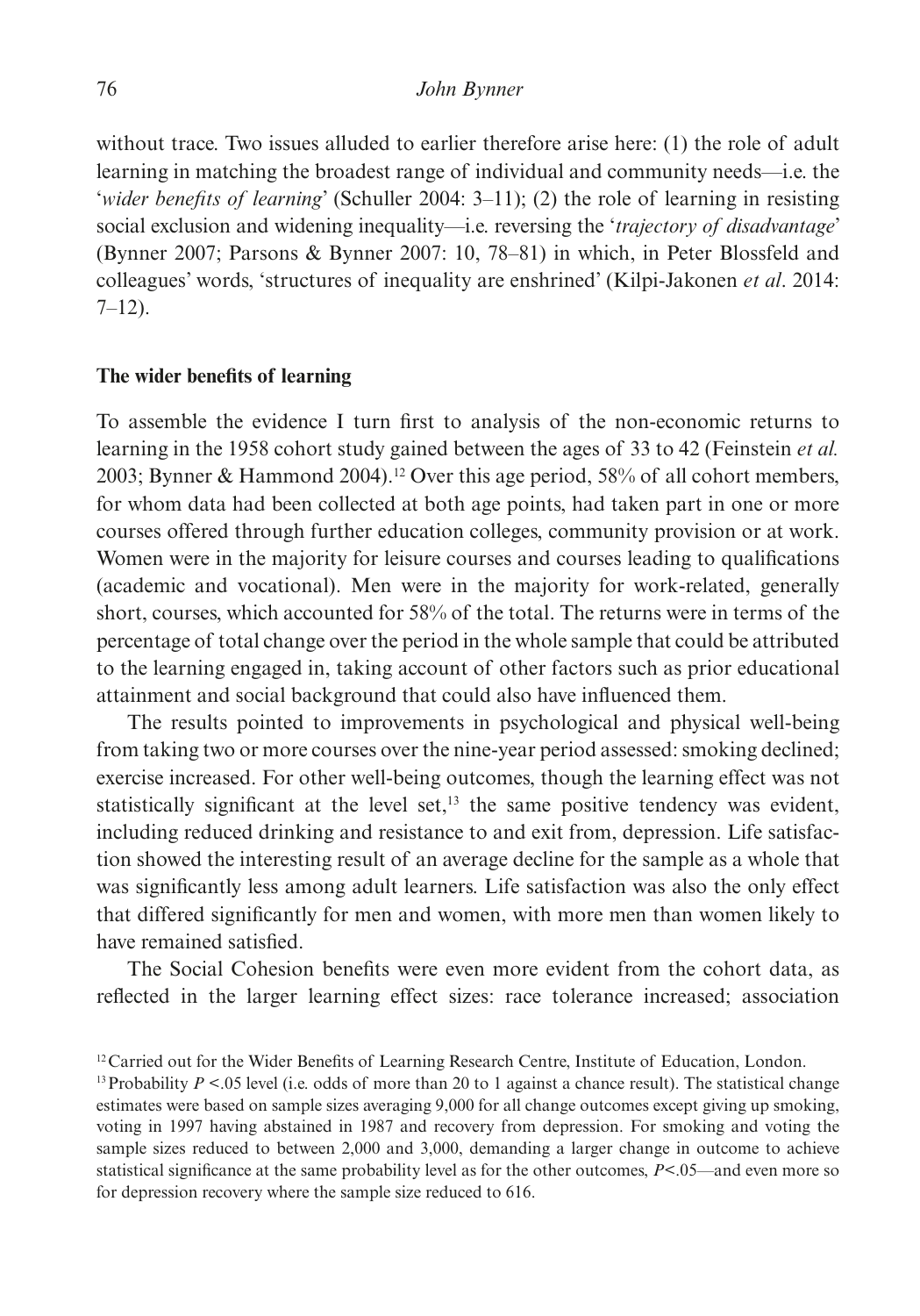memberships expanded; political interest and participation in elections increased (voted in 1997 having abstained in 1987); while political cynicism and authoritarian attitudes declined. Moreover, these effects varied across the different kinds of learning context. Leisure courses showed positive effects for all but one of the six outcomes, political cynicism, and academic courses for all but association memberships. Workbased and vocational courses showed statistically significant improvement only for race tolerance (up) and authoritarian attitudes (down). The overall results were much the same for men and women.

Apart from the quantitative analysis, case studies were also conducted of the learning experiences and outcomes for individual learners. The complexity of the relation between the learning and the social context in which it takes place is illustrated by the case of a Pakistani young woman. As a first-generation English speaker in her immigrant family she was the key family resource for communicating with the wider society. She married and had children and in the course of her interactions with the local infants' school started helping out with the reception class. She then did basic skills courses, finally graduating to teaching assistant. Her learning career moved on to a certificate in child care taken at the local college, increasing her involvement with fellow students and the wider community. Further learning and a job followed. Apart from the positive effects of her educational achievement, another less anticipated outcome was a weakening of bonds within the family as the time and the resources she had always supplied were eroded. Finding her own identity outside the family had clearly been at the expense of one part of her identity within it.

What emerges from this example is a picture of learning leading to life changes, which themselves lead to positive outcomes while moderated in some cases by problematic consequences. More learning may follow and further life-course changes and benefits and the establishment of a learning career. There may sometimes be conflicting pressures between work and family, where additional support is needed to alleviate feelings of identity conflict and, in some cases depression, and to maintain the sense of progress and fulfilment. Such experiences and reactions may be present in any adult learning pathway (Raffe 2003), but are completely disregarded in progression rules, thus risking the halting of a learning career before it has properly begun. Courses need to be seen as learning resources rather than shackles if they are to meet the full spectrum of learning needs that adults have.

Such findings thus point to significant gains from participation in adult education classes in a number of government priority areas, ranging from physical and psychological well-being to civic engagement and social cohesion. Moreover, the latter appear to be most strongly boosted by leisure classes, the traditional staple of adult education provision.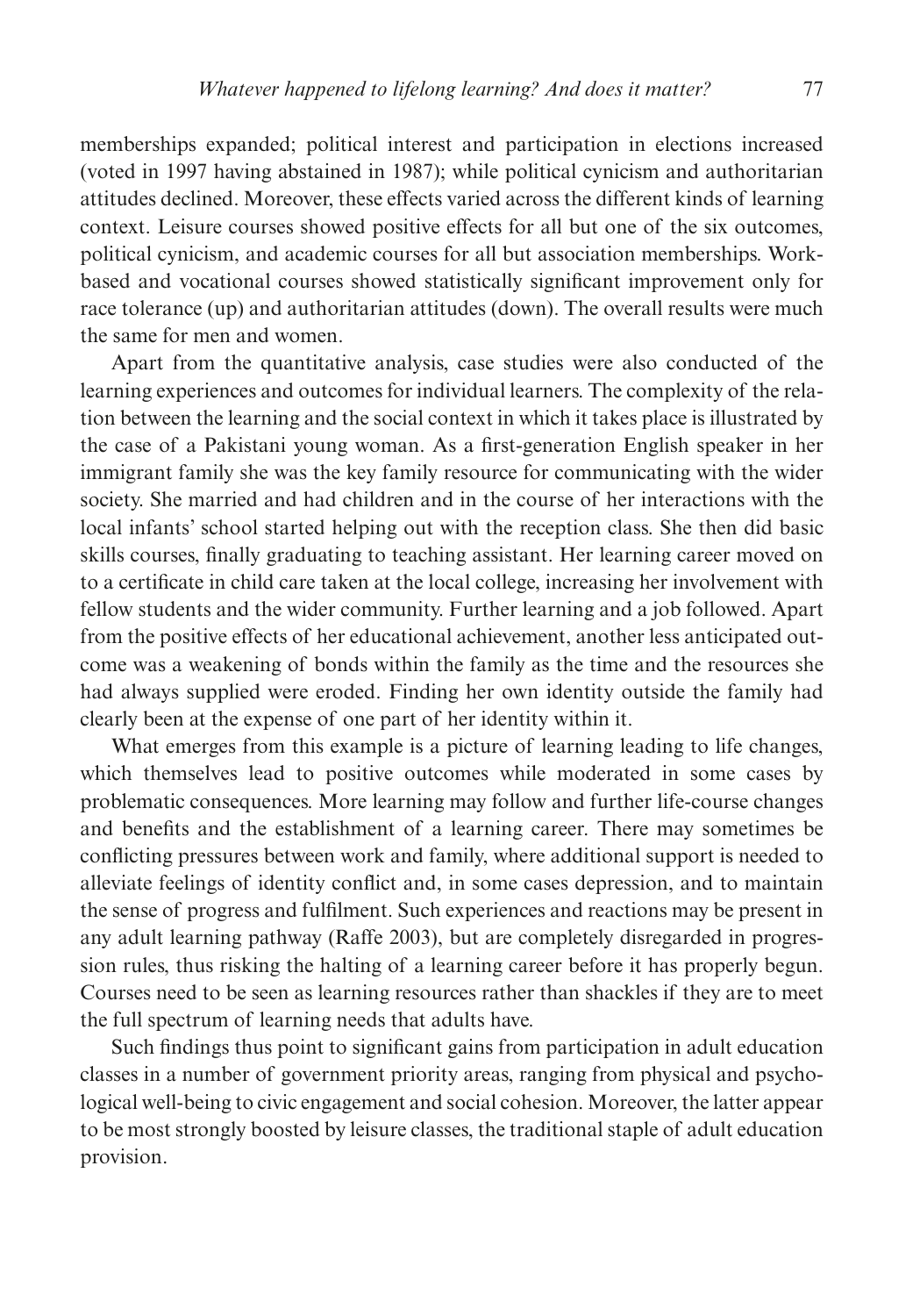#### **Trajectory of disadvantage**

Something like one adult in five in this country is not functionally literate and far more people have problems with numeracy. This is a shocking situation and a sad reflection on past decades of schooling. It is one of the reasons for relatively low productivity in our economy, and it cramps the lives of millions of people. We owe it to them to remedy at public expense the shortcomings of the past. To do so should be a priority for Government, and for all those, in the business world or elsewhere, who can help. (Moser Report 1999: 8)

As part of the age-34 follow-up survey in the 1970 cohort study, a data module funded by the Moser-inspired 'Skills for Life' programme was devoted to basic skills, including a literacy and numeracy assessment. The aim was to build on a programme of earlier work for the Basics Skills Agency on identifying difficulties with achieving literacy and numeracy proficiency and to profile individuals with them in terms of origins and consequences at different stages of their lives (Bynner & Parsons 2005; Parsons & Bynner 2007; Bynner 2010).

Poor basic skills in adulthood were typically associated with a disadvantaged family background and poor educational progress early on in a school career that teachers, though often aware of the problem, had achieved little success in correcting. The general lack of interest in and engagement with adult education among this group contributed further to what Sargent *et al.* (1997) describe as the '*learning divide*' <sup>14</sup> and the challenge of bringing about its reversal.

These problems were accentuated in the more recent (1970) cohort where literacy and numeracy competence and subsequently digital skills were becoming increasingly mandatory for employability, independent of the qualification level reached (Bynner 1997; 2004). It was possible to identify a '*trajectory of disadvantage*' (Parsons & Bynner, 2007: 78–81), whereby in accordance with the 'Kennedy maxim' and the 'Matthew effect', the gap between those performing adequately on literacy and numeracy tasks and those unable to do them, steadily widened throughout the school career and subsequently.

As children, cohort members in the lowest adult basic skills category showed from an early age all the signs of such a developing trajectory. Even by the age of five those whose skills were poor as adults, revealed a poor grasp of the visual motor skills that supply crucial preparation for later literacy learning. It was not surprising that these children entering primary school would start falling behind the others, not least because it was clear from teachers' reports that their parents had very little idea how to support their children educationally.

<sup>14</sup>The widening gap in learning participation between the socioeconomically advantaged and disadvantaged population.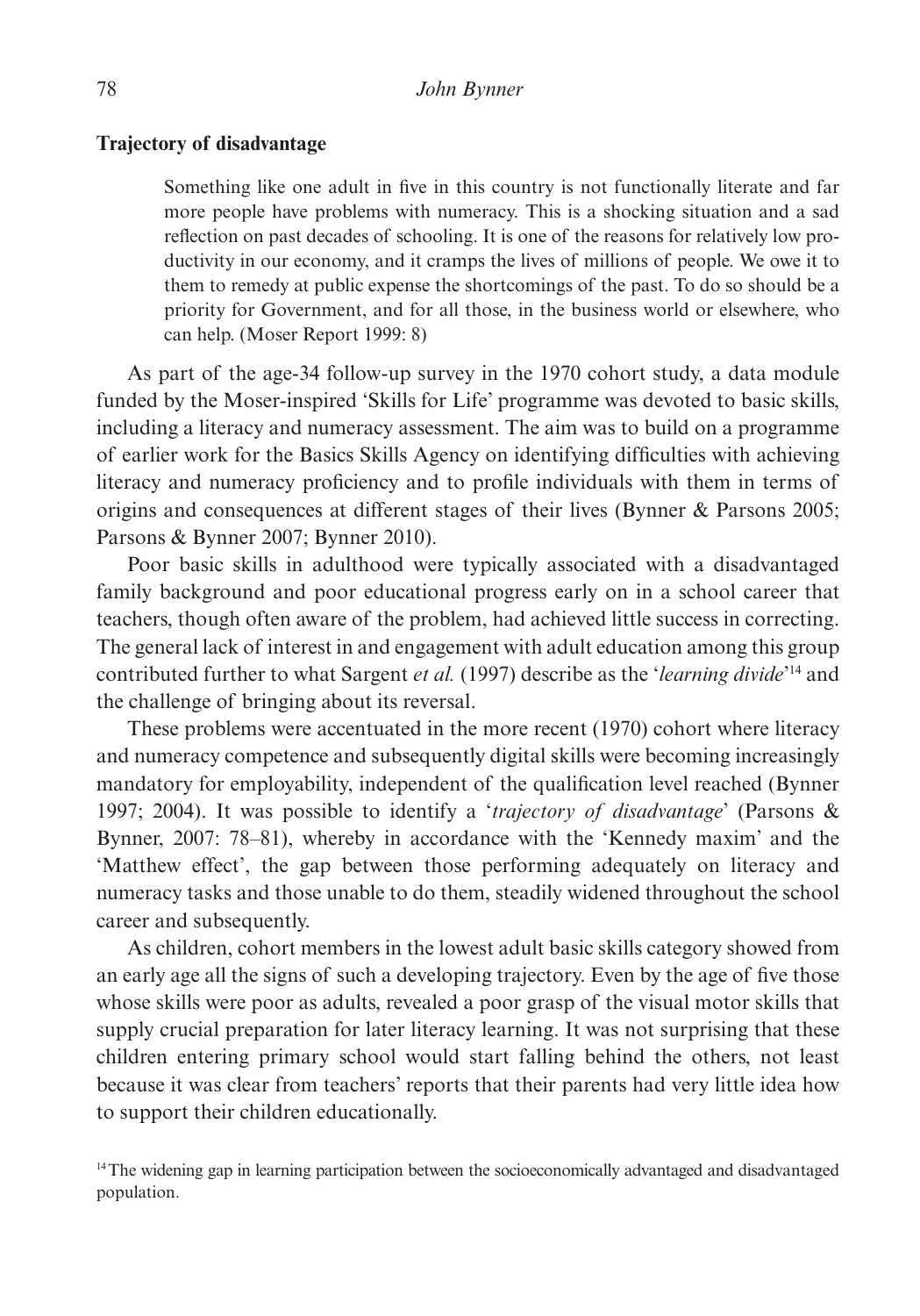It is understandable that these parents soon became resigned to the fact that, despite high hopes for their children when they first entered school, the experience of failure would continue to build disappointment coupled with loss of interest. Their children rapidly fell behind, many failing to learn to read or gain the rudiments of numeracy. However, although many of the poorly skilled adults had spent time in remedial classes, over half of those with literacy problems and two thirds with numeracy problems in adulthood had not been identified by teachers as having difficulties when they were children.

The consequence was that the whole educational career through primary and secondary school could be stunted, becoming little more than a route to early leaving and restricted opportunities in the labour market. At age 34 in 2004, the full effect of poverty in childhood was revealed, not only in the constraints on everyday living that this experience reflected, but in many cases also in the reinforcement of the transmission within families of poor educational achievement and lack of preparation for learning from one generation to the next.

Those whose literacy and numeracy skills were poor as adults typically had children whose measured skills were also poor—a pattern repeated from the parents of the cohort members to the cohort members themselves. The relationship across the generations was substantially stronger for literacy than for numeracy, as revealed by the steeper gradient of children's scores for the former. Notably these relationships were sustained when the cohort members' highest qualification was controlled. Hence the vicious circle of downward mobility and poor performance was continually being reproduced. Such a circle underlines the importance of family learning programmes to help parents and their children bridge the gap together. As we shall see in the final section, it also underlines the importance of investment in adult education in a life-course scenario based on provision matched to need and embedded in a truly motivating teaching context. Because of parents' desire to help their children, family learning programmes provide such a context and are generally effective (Brooks *et al*. 1996; 1997).

The poor acquisition of the basic skills in childhood carried through to a chequered educational career, followed by poor progress in the labour market. At age 30 in 2004 adults with Entry Level basic skills<sup>15</sup> were more likely than others with higher level skills to be unemployed, and when they were in jobs, were far less likely to receive any work-based training. But perhaps the most striking result was revealed by the lack of a key learning resource in modern adult life—access to the internet.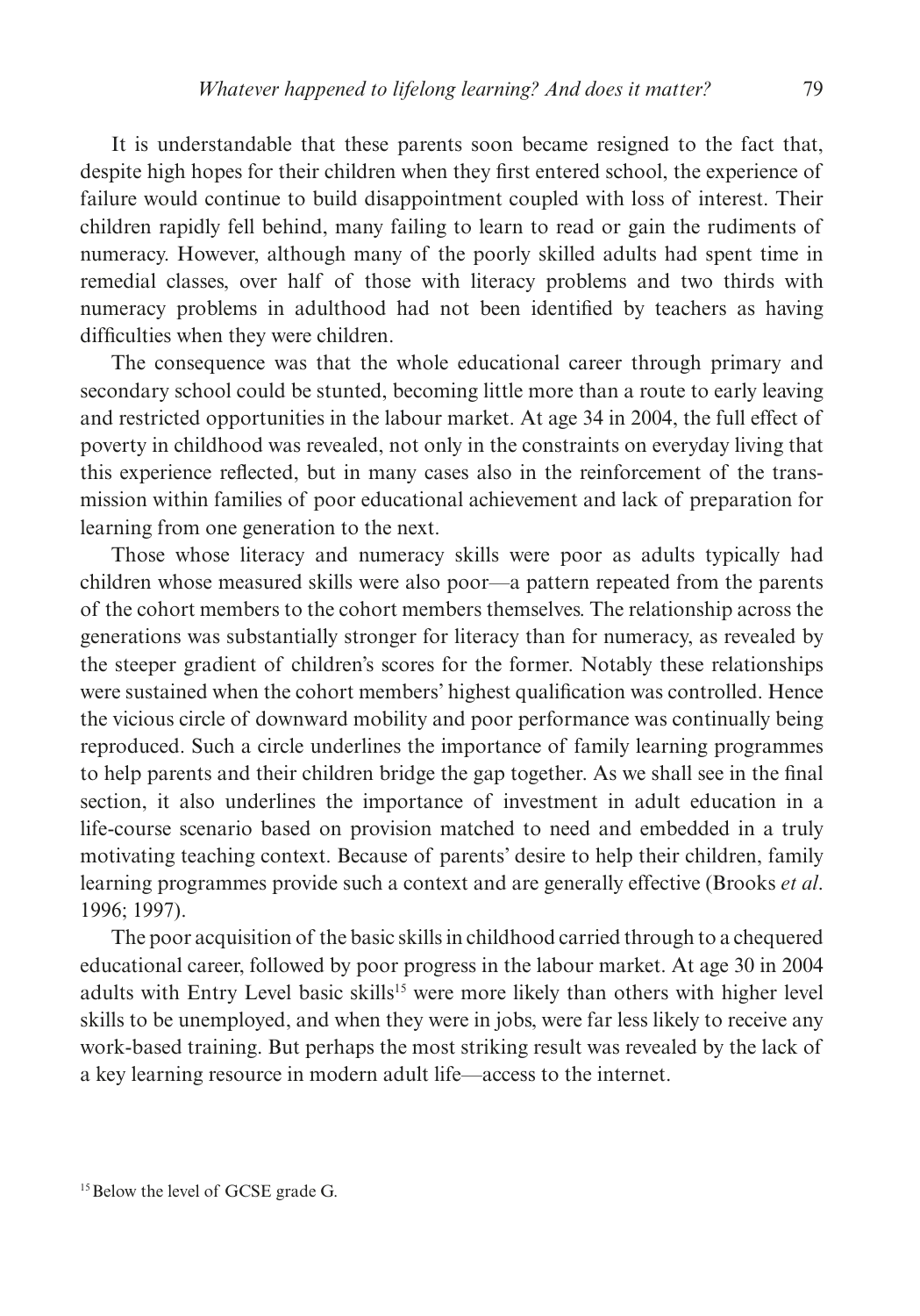# **Digital divide**

The expectation of exposure to computers and the internet is growing, especially as children enter school. Lack of family access to digital technology and the digital skills to go with it are therefore becoming key indicators of disadvantage, as reported, for example, by the Oxford Internet Institute (Helsper 2008). Data from the 1970 cohort study at age 34 showed such a 'digital divide' between groups defined at the different adult literacy levels 16: 62% of age-34 adults (men and women equally) at Entry Level 2 or below had *no* access to the internet, compared with 20% of those at Level 1 and above. Moreover, 48% of men and 40% of women in the former group had no computer at home and 16% of men and 17% of women never used one. Not only were those Entry Level 2 adults failing to participate in the now digitalised learning society, but those with families were likely to be similarly passing this disadvantage to their children.

As an extension to the Skills for Life programme, a comparative study between London and Portland, Oregon modelled the way the relationships worked between literacy proficiency, computer use and employment for disadvantaged adults in the two areas, and produced surprises (Bynner *et al.* 2010). This was at the time of a booming labour market in London and a depressed labour market in Portland. The disadvantaged adult learners in Portland were ahead of their counterparts in England with respect to their use of computers. This exposure was related to employability for men and women in Portland, but only for the women in London, many of whom were returning to employment after child bearing. For men in London, progression in employment rather than getting a job was associated with computer use. Counterintuitively, the direction of causation implied that improved digital competence boosted literacy proficiency rather than the other way round: that is, the influence of exercising digital competence on literacy proficiency, usually at work, exceeded the influence of literacy proficiency on digital competence.

## **CONCLUSION**

The work of the Wider Benefits of Learning Centre and the National Research and Development Centre for Adult Literacy demonstrates the value of longitudinal research in gaining understanding of lifelong learners' needs and offer pointers to the means of meeting them. The formidable obstacles that many adults face in engaging with learning underline the continual need for support to bring about the 'turning

<sup>16</sup> Educational attainment age 16 leaving standards: Level 2, General Certificate of Secondary Education (GCSE) grades A–C; Level 1, GCSE grades D–G; Entry Level 3; Entry Level 2; Entry Level 1.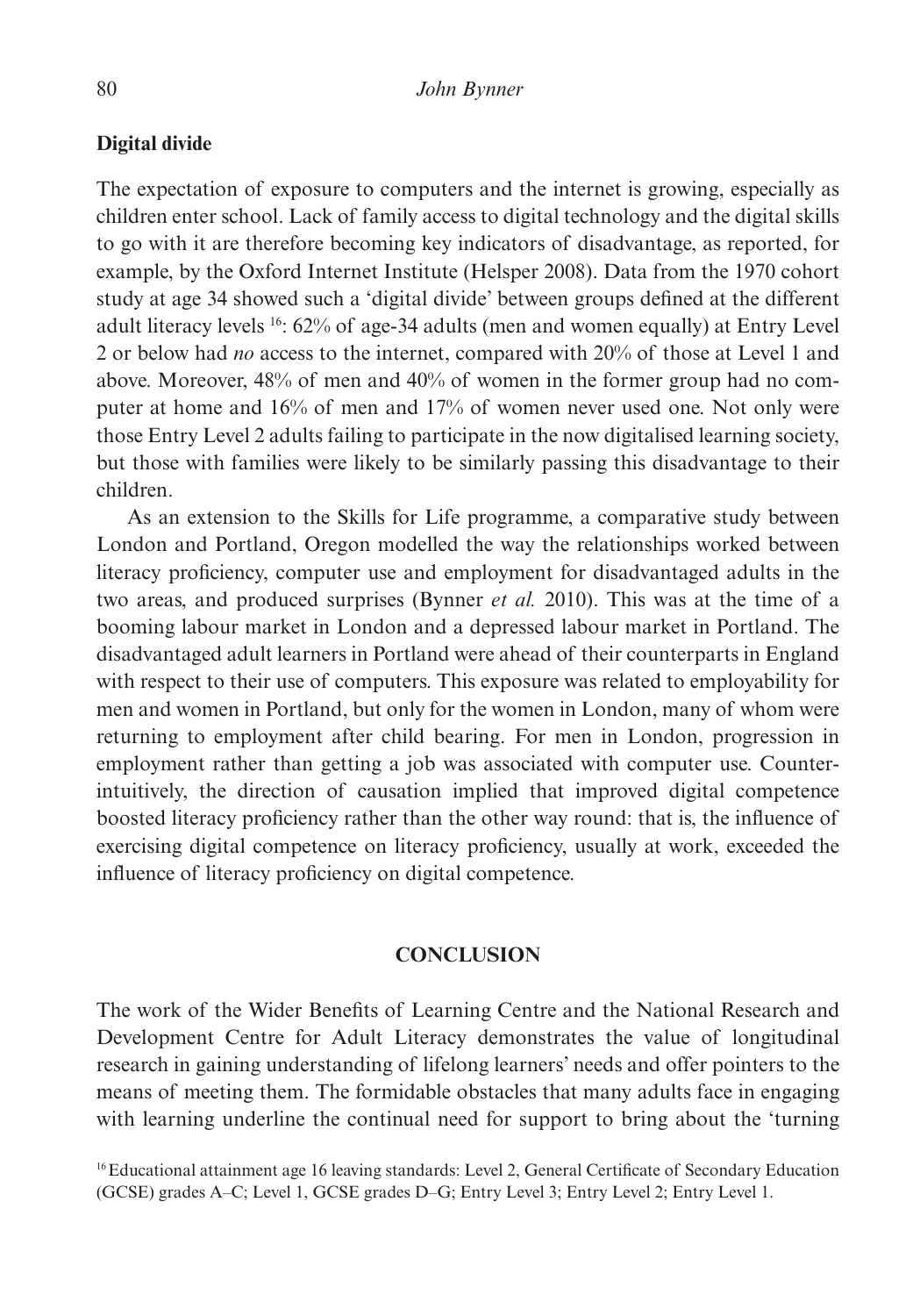points' in individual lives that can establish a learning career. The life-course conception embraces the shaping influences on the process including:

- policy and practice operating at different times and in different places in which consistency to aid perseverance is at a premium;
- social relations, in different interactional settings, the home, the family, the workplace and the community, which aid rather than inhibit learning;
- the timing of critical experiences and events that foster rather than obstruct learning;
- motivational learning contexts that stimulate individual agency and drive the critical steps towards success rather than stand-alone provision detached from everyday experience at home and in the workplace.

This may be seen as the point where the programme set out in NIACE's *Learning Through Life* through the 'nine themes' shows the way. Long-term entitlement to lifewide adult learning needs to be a policy priority. As Smethurst (1992) shows, it is a mistake, in relying on cost–benefit kinds of consideration of skills acquisition, to focus on the *economic* outcome alone as there is a need to recognise externalities. That is to say, policy needs to embrace, as well, learning effects that impact on economic returns indirectly. It is important, therefore, to focus attention on equity in access to opportunity and the means of realising it across the range of capabilities that are enhanced through it. Every individual should have the right to enhance their learning potential as the means of boosting not only their own capabilities but that of the succeeding generations to whom these capabilities are transferred. This principle applies not only in relation to prioritising the Leitch-defined core skills but to the wider range of learning opportunities and their outcomes where motivation may be fostered and a learning career begun.

The cohort study analyses help identify the *wider benefits* to be gained from adult learning and the *trajectory of disadvantage* that restricts access to them among those who start off from the lowest educational base. Literacy and numeracy, and increasingly ICT competence, supply the foundations of the capability that is needed. The rising incidence of depression, which has increased in the more recent cohort (Ferri *et al.* 2003) is only one of many poor well-being indicators that adult learning can help to ameliorate as general practitioners are already coming to recognise through the growing use of 'social prescribing'.17

As futurologists like Jeremy Rifkin (1995) tell us, society is faced with an evercontracting pool of employment for an ever-widening section of the population

<sup>17</sup>http://www.ageconcernyorkshireandhumber.org.uk/uploads/files/Social%20Prescribing%20Report%20 new.pdf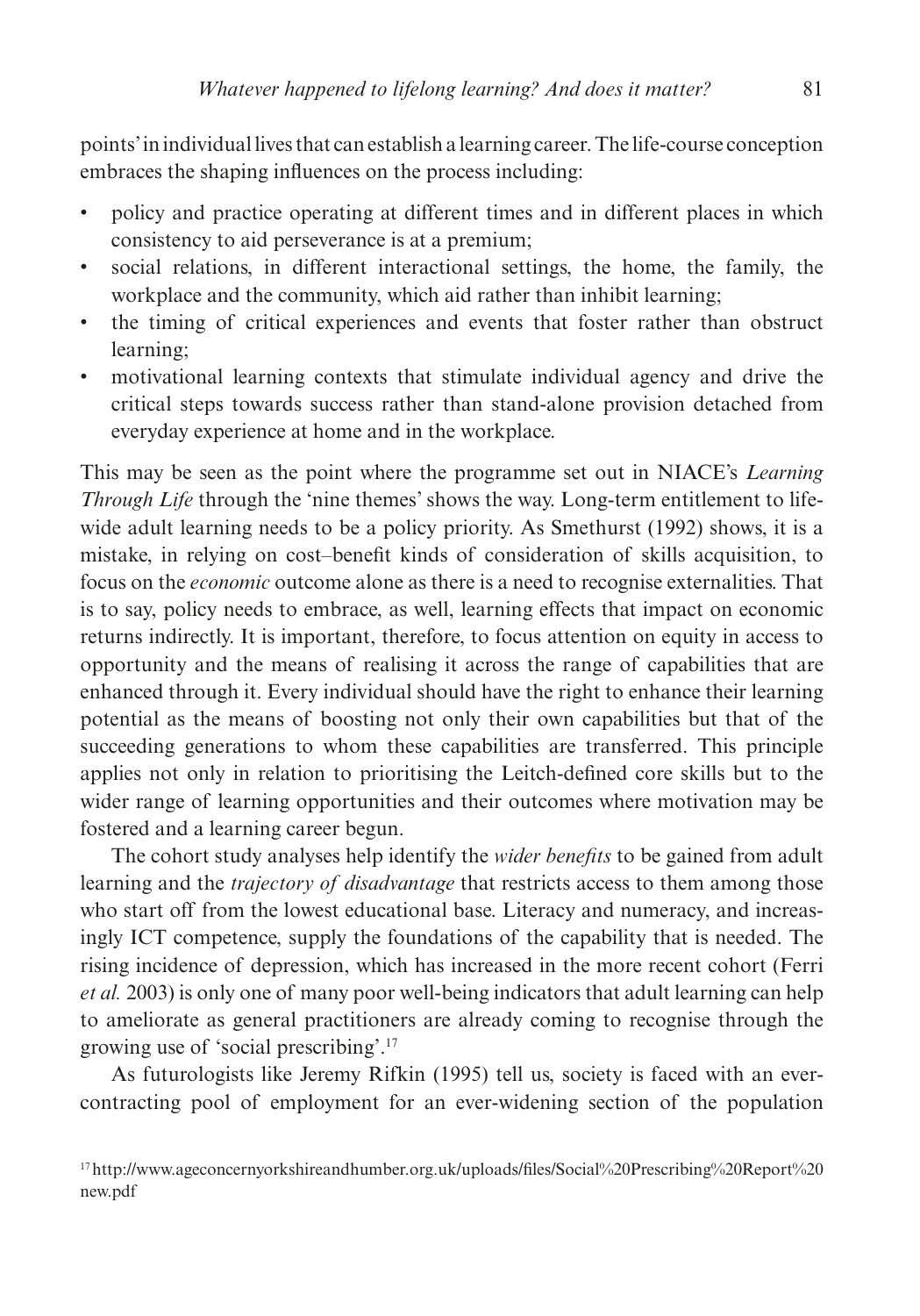resigned to zero-hour contracts and short-term jobs or no jobs at all and increasingly called the '*precariat'* (Standing 2011). The provision of lifelong and life-wide learning opportunities in this critical area of basic skills and capability development therefore merits the highest priority. The disregard of the skills agenda for the wider context of learning and the multiple benefits to be obtained from both its inputs and outputs therefore needs to be resisted.

The challenge is to create learning conditions in which motivation is triggered and social relations are strong. Family learning devoted to literacy development provides one of the most effective examples in which the motivation of adults comes from the desire to help their children while enhancing their own skills in the process. The model involves additional literacy and numeracy teaching provided for parents and primary schoolchildren learning together (Brooks *et al.* 1996; 1997). Further examples come from embedding basic skills provision in routine tasks in motivating contexts such as vocational training courses (Casey *et al.* 2006) or other less obvious venues such as antenatal classes, for example (Bynner & Parsons 2005).

The golden days of adult education, when all courses available to adults were seen as valuable in their own right and virtually free of charge if individuals wanted to undertake them, are unlikely to be restored in the foreseeable future. Though many countries such as the Nordic five still hold to this principle that education in whatever form it takes should be available to all citizens as a democratic right, the general trend under austerity-driven policy thinking is towards marketisation of post-compulsory education rather than offering it as a public good. Moocs (Massive Open Online Courses) are another free or very cheap option relying exclusively on digital rather than face-to-face instruction. But the evidence of very low certification rates, widely quoted as 7% on average, suggests that the early hopes for them may well evaporate.18

What is indisputable is that, as society transforms digitally at an accelerating rate, a wide range of capabilities is critical to adult functioning, individually, in the family, the community and the workplace. The argument here is that lifelong learning in the broadest sense underpins not only the capabilities of the individual who gains them but contributes to the well-being of all. Without it, as the NIACE surveys show (Tuckett & Aldridge 2010), from an earlier peak in 2010 there are strong signs of what Sargent *et al.* (1997) described as a growing learning divide <sup>19</sup>.

Such initiatives as learning cities with rural as well as urban catchment areas, as promoted by UNESCO (2015), is one way of realising such a goal and cities are places where the resources for learning, such as libraries and educational institutions and the

18http://er.educause.edu/articles/2014/12/mooc-completion-and-retention-in-the-context-of-student-intent <sup>19</sup>The widening gap in learning participation between the socioeconomically advantaged and disadvantaged population.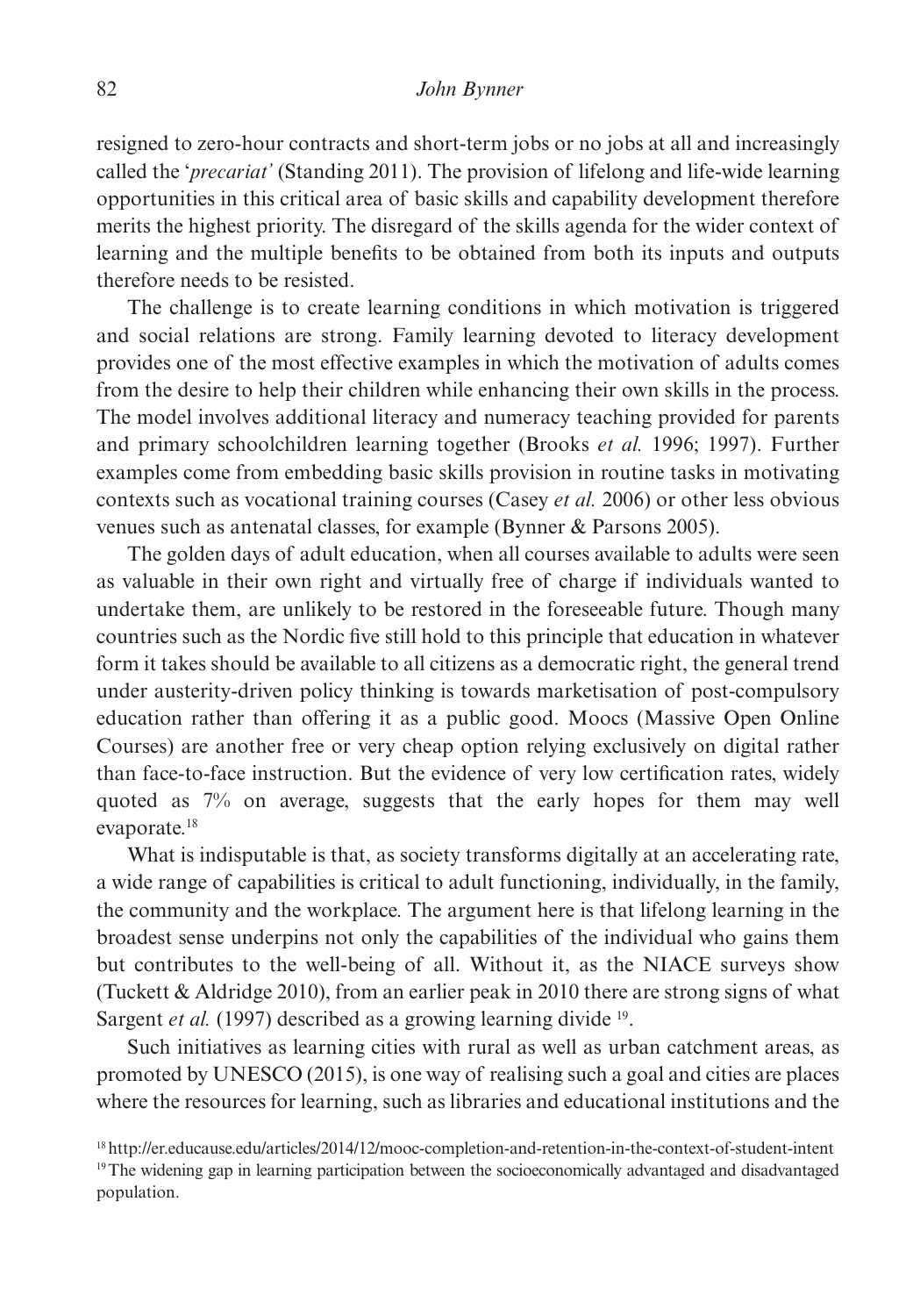expert teachers to deploy them, can in principle be fairly easily consolidated, that is serving as *learning hubs*. But in Britain the idea extends further than this. The incorporation into state provision of vocational education through further education colleges and what were polytechnics, leaving a residue of adult education with local authorities and the voluntary sector, cuts across the principles of localism—institutional networks, local engagement, and progression—horizontally as well as vertically. This is the message of the Delors Report and the NIACE review. All providers from national down to local level, need to supply the core of a restored system of allembracing lifelong learning provision.

But these forms of lifelong learning provision should not be seen in isolation. Employment itself is often inadvertently the other major provider, or should be, as Lorna Unwin and Alison Fuller (2003; Unwin 2010) argue, particularly for young people entering their first jobs. The workplace is a core source of learning and raising the status of this function as in Germany and Scandinavia, for example, should be seen as an inevitable development for the digital age. Trade unions with learning representativeness across the whole country are another source of such educational infrastructure, together with charitable foundations directly concerned with particular groups, ranging from ethnicity to disability. Prison education, rather than being used for filling the gaps in time-serving in a shattered occupational career, should be a central part of the rehabilitation (Schuller & Watson 2009). Coupled with such a development, the continuing collection of monitoring data (the NIACE surveys) and longitudinal data of the cohort studies kind, becomes the critical counterpart of provision in assessing and gaining understanding of lifelong learning's effects.

Overall the picture has both discouraging and encouraging aspects for the importance of adult learning and is why '*Whatever Happened to Lifelong Learning*' matters. Clearly the significance of early-life factors could lead to the conclusion that investment in the skills of the next generation, rather than the current adult one, is likely to produce the best pay-off (e.g. Choudry  $\&$  Fitzsimmons 2016). However, our analysis clearly indicates in two ways that this approach would be an over-simplification.

First, certain influences emerge as significant in boosting basic skills through post-16 experience, especially exposure to ICT provision as originating in the University for Industry at its peak and often run in local libraries, such as 'Learn Direct'.<sup>20</sup> Secondly, although age-34 basic skills are predictable from the demographic, experience and achievement variables included in the analysis presented at the beginning of this paper, over 60% of the inequality between people in relation to these skills measures could not be predicted and consequently 'explained' in terms of them.

20Set up in 1998 in response to the 'Learning Age' http://www.leeds.ac.uk/educol/documents/000000654.htm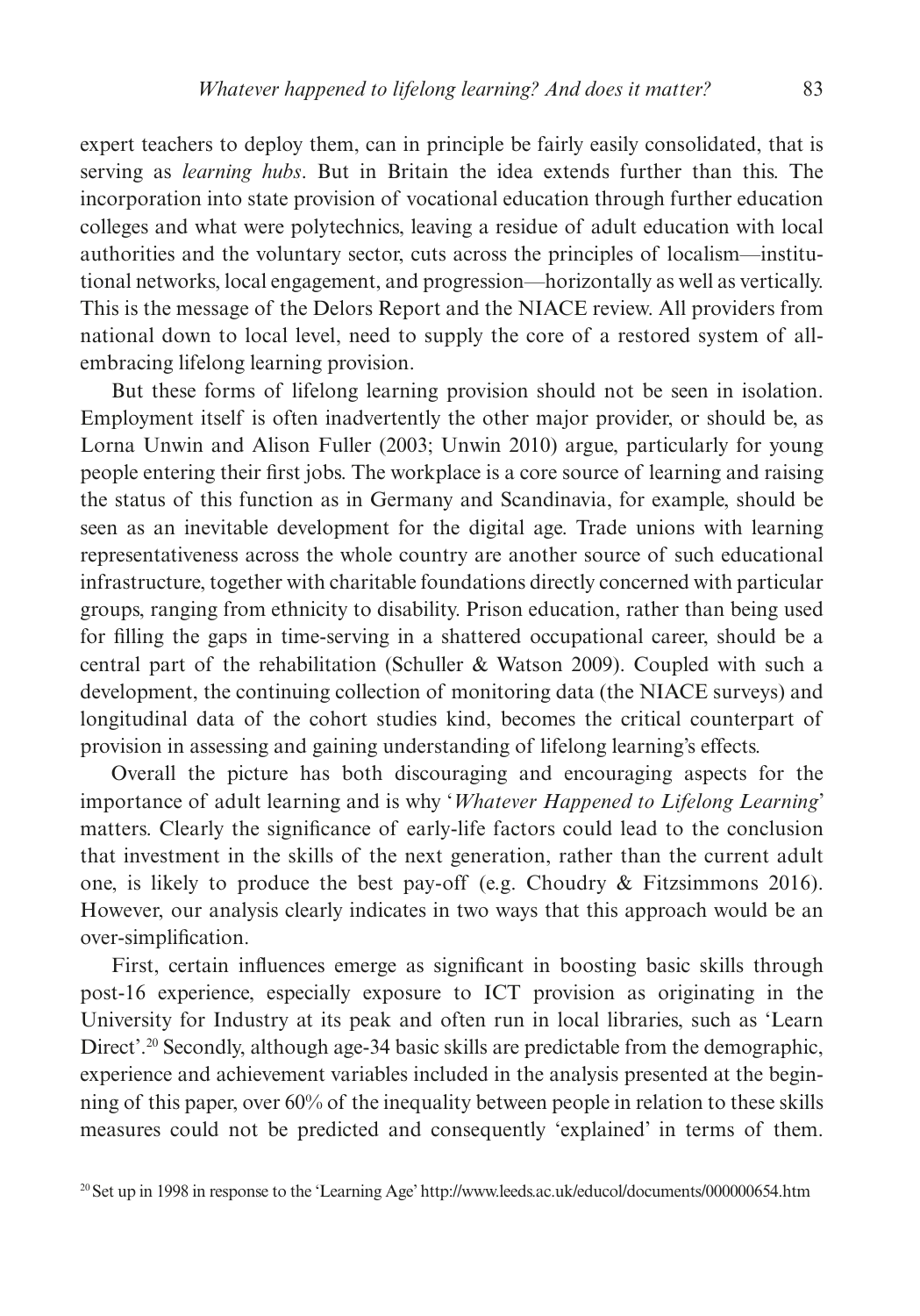Individual life-course patterns of the kind revealed qualitatively through biographical analysis, as in the case study reported, can point to the combinations of salient experiences that give rise to 'turning points'.

In the case of literacy and numeracy acquisition, as David Mallows and Jennifer Litster (2016) argue, drawing on Steve Reder's work on motivating disadvantaged adult learners (Reder 1994) repeated and sustained practice integrated into everyday activity in the workplace, at home and in the community offers the best prospects of success. Their example of basic skills education for new recruits to the British Army (Mallows & Litster 2016: 22) is just one of many where all the ingredients of an effective programme can be put in place.

Thus given the right learning opportunities, adequate learning provision and support in the right form at the right time and, crucially, a realisable goal to motivate the desire to 'transform' or 'sustain' (under threat) the quality of life (Schuller *et al.*  2004, 24–9), the prospect of acquiring, at any stage of life, the basic skills and the capabilities to follow is always attainable. Finally, the intergenerational continuities in basic skills transfer make the point that enhancing parents' basic skills can be the critical factor in raising the educational level of their children—the foundation of capability in the next generation.

There is a long way to go before Britain achieves the levels of equality of educational outcomes as achieved, for example, in Scandinavian countries, and they themselves are always trying to improve them. Moreover, the nature of inequality has itself shifted in industrial countries—including the most economically successful like Germany towards polarisation between 'insiders' with secure employment prospects and 'outsiders', who have failed to get on the employment ladder for demographic or educational reasons (Blossfeld in press). Such young people are subsequently 'scarred' in the eyes of employers because of their perceived lack of qualifications and continuing work experience: that is, they are short of the 'human capital' on which employability is considered to depend.

Nevertheless, the goal of bridging irreversibly the *learning divide* is realisable given the recognition of *lifelong* and *life-wide* learning as the means of achieving it. Apart from individual fulfilment, society will always benefit from the resulting contribution to the enhanced quality of life, social cohesion and productivity that learning brings. It is therefore still a matter of 'never too early never too late' but reconfigured now for the digital world.

## *Acknowledgements*

I could not have attempted this paper without the much valued help of Alan Tuckett (Emeritus Professor, University of Wolverhampton) and Tom Schuller (Emeritus Professor, UCL Institute of Education) who in memorable conversations directed me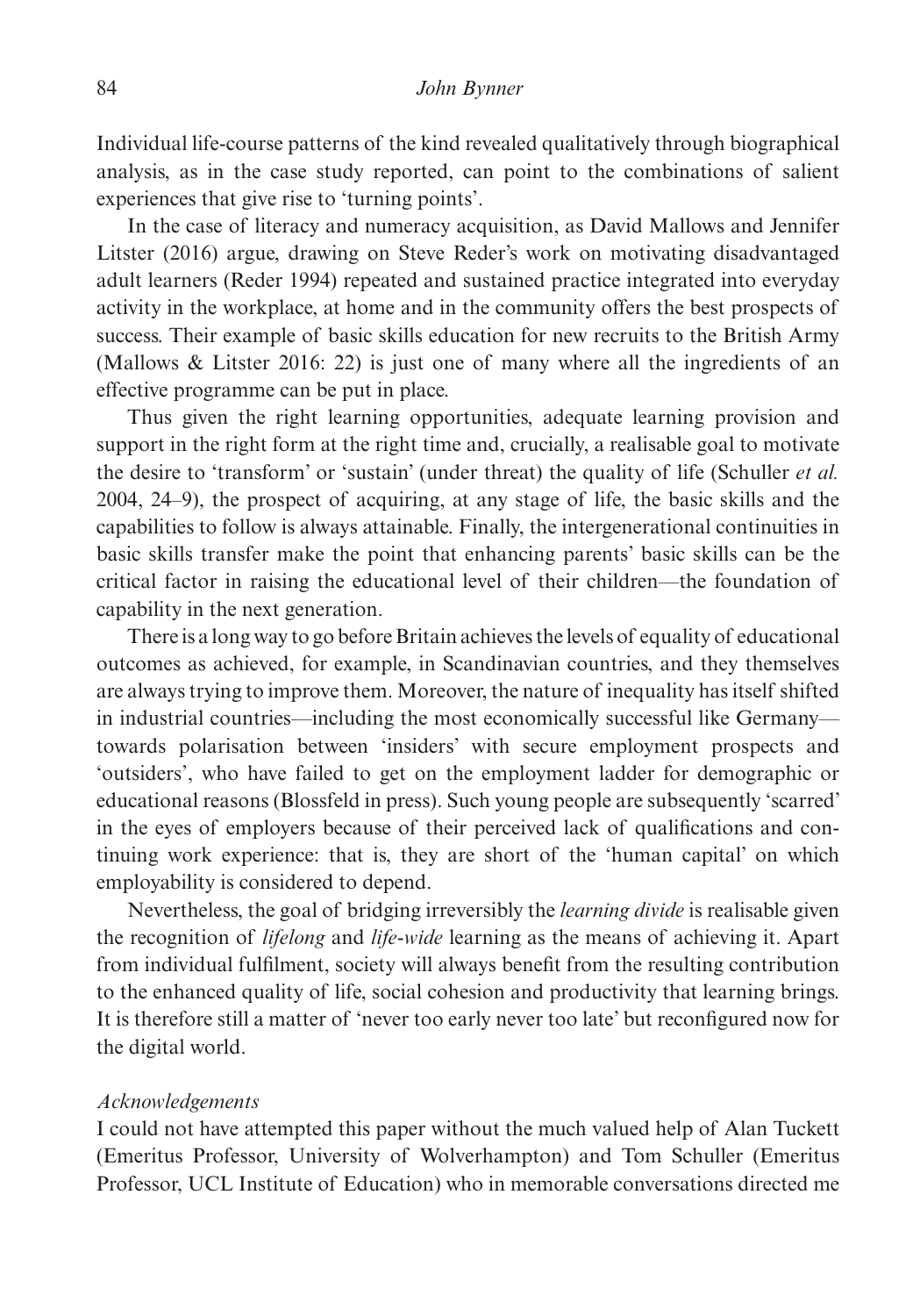to the key papers in the history and latest developments in lifelong learning. The empirical findings reported were drawn from the work in the 15-year joint programme of cohort study research on basic skills conducted with my colleague Samantha Parsons to whom I am indebted, as well as to colleagues in the IoE's research centre for the Wider Benefits of Learning. My thanks also go to the Sir John Cass's Foundation who funded the lecture in the series from which this paper was derived and to the British Academy for hosting it.

#### **REFERENCES**

- Aronowitz, S. & Di Fazio, W. (1994) *The Jobless Future* (Minneapolis, MN, University of Minnesota Press).
- Ashton, D. & Bynner, J. (2011), 'Labour Market, Employment and Skills', in M. E. J. Wadsworth & J. Bynner (eds) *A Companion to Life Course Studies: The Social and Historical Context of the British Birth Cohort Studies* (London, Routledge).
- Blossfeld, P. (in press), 'Labour Market Entry Before and After the Financial Crisis in Germany: Duration of Labour Market Entry, Quality of First Job, and Fixed-term Employment', in I. Schoon & J. Bynner (eds) *Young People's Development and the Great Recession: Uncertain Transitions and Precarious Futures* (Cambridge, Cambridge University Press).
- Blossfeld, H.-P., Kilpi-Jakonen, E., Vono de Vilhena, D., Buchholz, S. & Friedrich, O. (eds) (2014) *Adult Learning in Modern Societies: Patterns and Consequences of Participation from a Life Course Perspective*, Edu LIFE Lifelong Series.Vol.1. (Cheltenham, Edward Elgar).
- Blunkett, D. (1998), Preface to *The Learning Age: A Renaissance for a New Britain* (London, HMSO).
- Brooks, G., Gorman, T. P., Harman, J., Hutchison, D. & Wilkin, A. (1996) *Family Literacy Works: The NFER Evaluation of the Basic Skills Agency's Family Literacy Demonstration Programmes* (London, Basic Skills Agency).
- Brooks, G., Gorman, T. P., Harman, J., Hutchison, D., Kinder, K., Moor, H. & Wilkin, A. (1997) *Family Literacy Lasts: The NFER Follow-up Study of the Basic Skills Agency's Demonstration Programmes*  (London, Basic Skills Agency).
- Bynner, J. (1997), 'Basic Skills in Adolescents' Occupational Preparation', *Career Development Quarterly*, 45: 305–21. https://doi.org/10.1002/j.2161-0045.1997.tb00536.x
- Bynner, J. (2004), 'Literacy, Numeracy and Employability: Evidence from the British Birth Cohort Studies', *Literacy and Numeracy Studies*, 13: 31–48.
- Bynner, J. (2007), 'A Trajectory of Disadvantage', *Reflect*, 9*:* 13–15.
- Bynner, J. (2010), 'Lifelong Learning, the Life Course and Longitudinal Study', in J. Derick, U. Howard, J. Field, S. Meyer, E. N. von Rein & T. Schuller (eds) *Remaking Adult Learning* (London, Institute of Education Press), 56–64.
- Bynner, J. & Hammond, C. (2004), 'The Benefits of Adult Learning: Quantitative Insights', in T. Schuller, J. Preston, C. Hammond, A. Brassett-Grundy & J. Bynner (eds) *The Benefits of Learning: The Impact of Education on Health, Family Life and Social Capital (London, Routledge), 161–78.*
- Bynner, J. & Parsons, S. (2005) *New Light on Literacy and Numeracy*, NRDC Report (London, Institute of Education).
- Bynner, J. & Parsons, S. (2009), 'Insights into Basic Skills from a UK Longitudinal Study', in S. Reder & J. Bynner (eds) *Tracking Adult Literacy and Numeracy Skills; Findings from Longitudinal Research* (New York, Routledge), 27–58.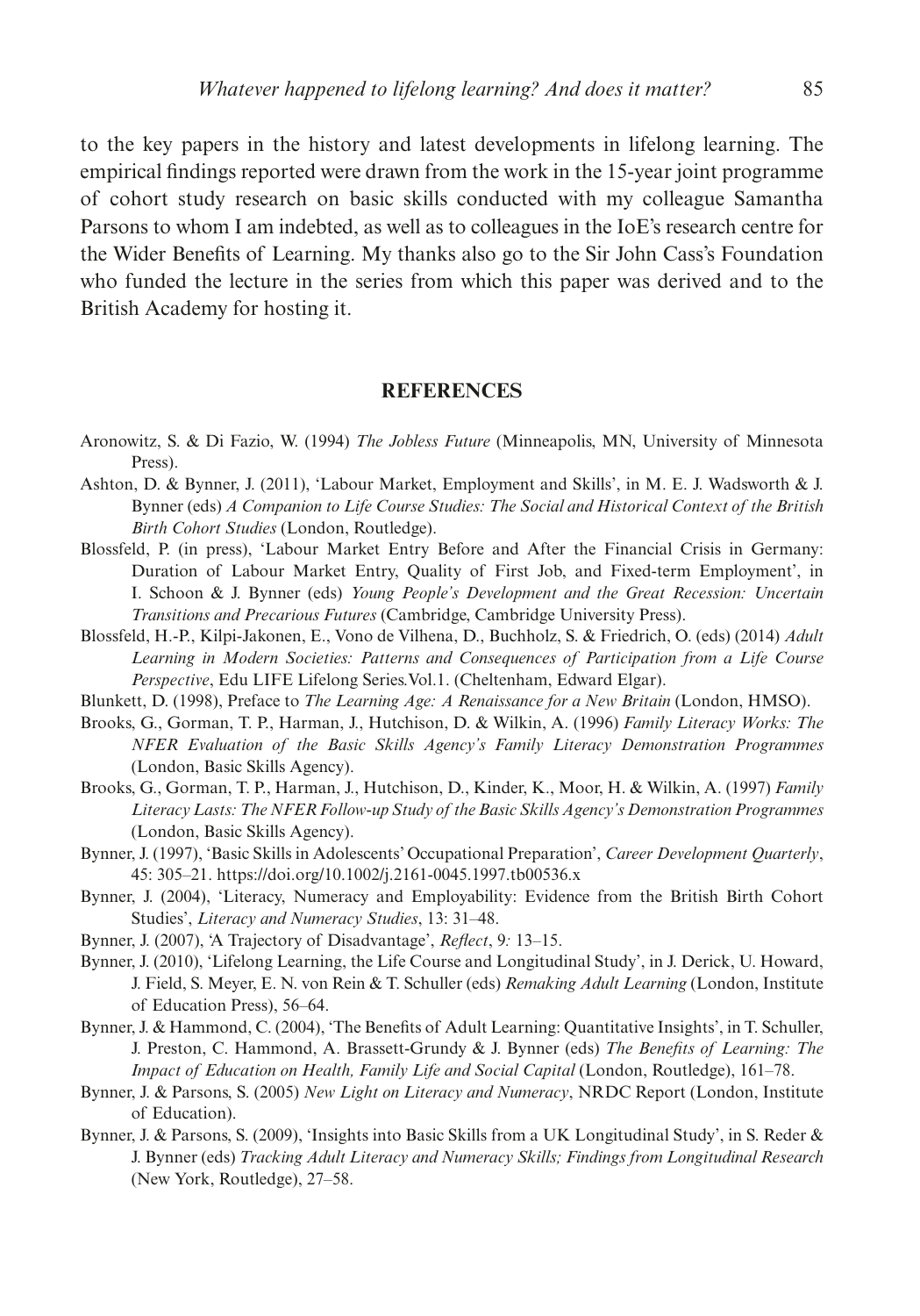- Bynner, J., Mcintosh, S., Vignoles, A., Dearden, L., Reed, H. & Van Reenen, J. (2001) *Improving Adult Basic Skills: Benefits to the Individual and to Society*, DfEE Research Report RR251 (London, HMSO).
- Bynner, J., Reder., S., Parsons, S. & Strawn, C. (2010) *The Three Divides: The Digital Divide and its Relation to Basic Skills and Employment in Portland, USA and London, England*, NRDC Report (London, Institute of Education).
- Casey, H., Cara, O., Eldred, J., Grief, S., Hodge, R., Ivanic, R, Jupp, T, Lopez, D. & McNeil, B. (2006), *"You wouldn't expect a maths teacher to teach plastering…" Embedding Literacy, Language and Numeracy in Post-16 Vocational Programmes – The Impact on Learning and Achievement*. NRDC Report (London, Institute of Education).
- Choudry, H. & Fitzsimmons, P. (2016) *The Cost of Late Intervention: EIF Analysis, 2016* (London, Early Intervention Foundation).
- Coffield, F. (1999), 'Breaking the Consensus: Lifelong Learning as Social Control', *British Educational Research Journal*, 25: 479–99. https://doi.org/10.1080/0141192990250405
- Coffield, F. D. (2000), 'Introduction: A Critical Analysis of the Concept of a Learning Society', in F. Coffield (ed.) *Differing Visions of a Learning Society*, (Bristol, Polity Press), 1–38.
- Coffield, F. (2012), 'Why the McKinsey Reports will not Improve School Systems', *Journal of Education Policy*, 17: 131–49. https://doi.org/10.1080/02680939.2011.623243
- Dearing, R. (1997), *Higher Education in the Learning Society*, (Dearing Report), National Committee of Inquiry into Higher Education (London, HMSO).
- Delors, J. (1996), *Learning: The Treasure Within* (Paris, UNESCO).
- DES (Department of Education and Science) (1973) *Adult Education* (Russell Report)*,* (London, HMSO).
- EC (European Commission) (2000), 'A Memorandum on Lifelong Learning', Commission Staff Working Paper (Brussels, European Commission).
- Elder, G. H. Jr. (1974/99) *Children of the Great Depression: Social Change in Life Experience* (Boulder, CO, Westview Press).
- European Council of Ministers (2000), Lisbon European Council March 2000: Presidency Conclusions. http://www.europarl.europa.eu/summits/lis1\_en.htm
- Faure, E., Herrera, F., Kaddoura, A.-K., Lopes, H., Petrovsky, A. V., Rahnema, M., Champion Ward, F. (1972) *Learning to Be*: *The World of Education Today and Tomorrow* (Paris, UNESCO).
- Feinstein, L., Hammond, C., Woods, L., Preston, J. & Bynner, J*.* (2003) *The Contribution of Adult Learning to Health and Social Capital*, Wider Benefits of Learning Centre Report (London, Institute of Education).
- Ferri, E., Bynner, J. & Wadsworth, M. E. (eds), (2003) *Changing Britain, Changing Lives: Three Generations at the Turn of the Century*, Bedford Way Papers (London, Institute of Education).
- Field. J. (2005) *Social Capital and Lifelong Learning* (Bristol, Policy Press). https://doi.org/10.1332/policypress/9781861346551.001.0001
- Fryer, R. H. (1997) *Learning for the 21st Century: First Report of the National Advisory Group for Continuing Education and Lifelong Learning* (Fryer Report) (Sheffield, National Advisory Group for Continuing Education and Lifelong Learning).
- Fullick, L. (2010), 'NIACE Policy, Politics and Campaigning 1988–2008', in J. Derick, U. Howard, J. Field, S. Meyer, E. N. von Rein & T. Schuller (eds) *Remaking Adult Learning* (London, Institute of Education Press), 201–14.
- Green, F. (2013) *Skills and Skilled Work* (Oxford, Oxford University Press).
- Handy, C. (1984) *The Future of Work* (Oxford, Blackwell).
- Heinz, W. R. (1991), 'Status Passages, Social Risks and the Life Course', in W. R. Heinz (ed.) *Theoretical Advances in Life Course Research* (Weinheim, Deutscher Studien Verlag), 9–22.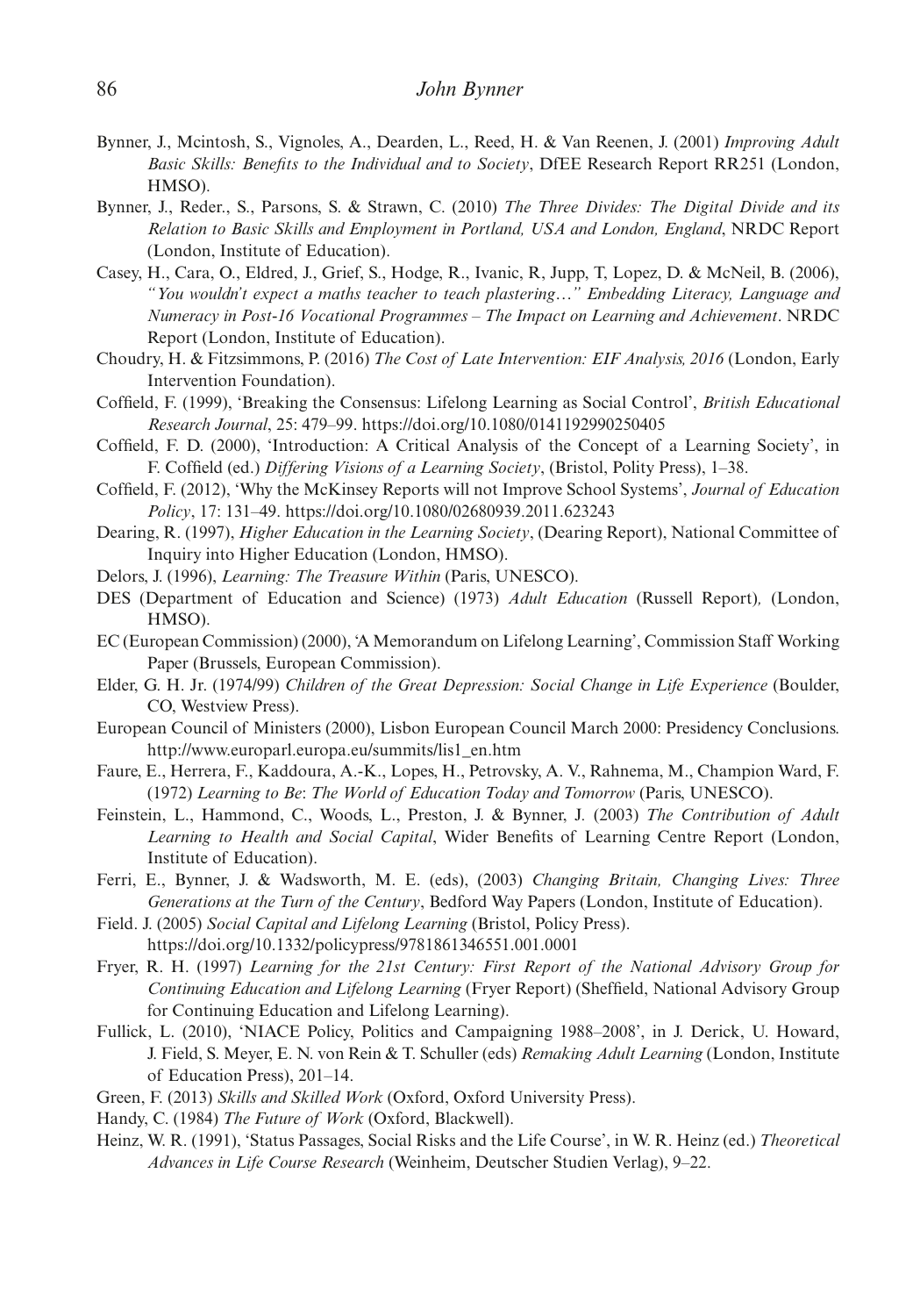- Helsper, E. J. (2008) *Digital Literacy: Different Cultures Different Understandings*, International Digital Literacy Conference (Uxbridge, Brunel University).
- Hodgson, A. (2000) *Policies, Politics, and the Future of Lifelong Learning* (London, Kogan Page).
- Jupp, T. (2010), 'Innovation and Change in the Inner London Education Authority', in J. Derick, U. Howard, J. Field, S. Meyer, E. N. von Rein & T. Schuller (eds) *Remaking Adult Learning*  (London, Institute of Education Press), 187–200.
- Kennedy, H. (1997) *Learning Works: Widening Participation in Further Education*, (Kennedy Report) (Coventry, Further Education Funding Council).
- Kilpi-Jakonen, E., Buchholtz, S., Dammrich, P. M & Blossfeld, H.-P. (2014), 'Adult Learning, Labour Market Outcomes and Social Inequalities in Modern Societies', in H.-P. Blossfeld, E. Kilpi-Jakonen, D. Vono de Vilhena, S. Buchholz & O. Friedrich (eds) *Adult Learning in Modern Societies: Patterns and Consequences of Participation from a Life Course Perspective*, Edu LIFE Lifelong Series.Vol.1. (Cheltenham, Edward Elgar), 3–28.
- Leitch Report (2006) *Leitch Review of Skills: Prosperity in the Global Economy—World Class Skills Final Report* (Norwich, The Stationery Office).
- McNair, S. & Quintero-Re, L. (2008) *CONFINTEA VI: United Kingdom National Report on the Development and State of the Art of Adult Learning and Education (ALE)* (Leicester, National Institute of Adult Continuing Education).
- Mallows, D. & Litster, J. (2016) *How Can We Motivate Adults to Engage in Literacy and Numeracy Learning?*, Future of Skills & Lifelong Learning Evidence Review (London, Government Office for Science Foresight).
- Ministry of Education (1954) *The Organisation and Finance of Adult Education in England and Wales* (Ashby Report) (London, HMSO).
- Ministry of Reconstruction, Board of Adult Education (1919) *Final Report* (London, HMSO).
- Moser Report (1999) *A Fresh Start: Improving Literacy and Numeracy* (Sudbury, Suffolk, Department for Education and Employment).
- Nash, I. (2014) *Seriously Useless Learning: The Collected TES Writings of Alan Tuckett.* (Leicester, National Institute of Adult Continuing Education).
- OECD (1996) *Lifelong Learning for All* (Paris, OECD).
- OECD (2013) *OECD Skills Outlook 2013: First Results from the Survey of Adult Skills* (Paris, OECD).
- OECD (2016) *Building Skills for All: Review of England: Policy Insights from the Survey of Adult Skills by the Organisation for Economic Co-operation and Development (OECD)* (Paris, OECD).
- Parsons, S. & Bynner, J. (2007) *Illuminating Disadvantage: Profiling the Experiences of Adults with Entry Level Literacy or Numeracy over the Life Course*, NRDC Research Report (London, Institute of Education).
- Raffe, D. (1985), 'Post-compulsory Education and Training Initiatives in Scotland: A Personal View', *Youth Studies Australia*, 4: 85–94.
	- http://acys.info/resources/ysa/volume-4/youth-studies-australia-v4-n3-august-1985/
- Raffe, D. (2003), 'Pathways Linking Education and Work: A Review of Concepts, Research and Policy Debates', *Journal of Youth Studies*, 6: 3–20. https://doi.org/10.1080/1367626032000068136
- Reder, S. (1994), 'Practice–Engagement Theory: A Sociocultural Approach across Languages and Cultures', in B. Ferman, R.-M. Webber & A. G. Ramirez (eds) *Literacy Across Languages and Cultures* (New York, State University of New York Press), Chapter 2.
- Rifkin, J. (1995) *The End of Work*, (New York, Putnam).
- Rifkin, J. (1998) *Biotech Century* (New York, Putnam).
- Sargant, N., Field, J., Francis, H. Schuller, T. & Tuckett, A. (1997) *The Learning Divide* (Leicester, National Institute of Adult Continuing Education).
- Schoon, I. (2006) *Risk and Resilience. Adaptations in Changing Times* (Cambridge, Cambridge University Press). https://doi.org/10.1017/CBO9780511490132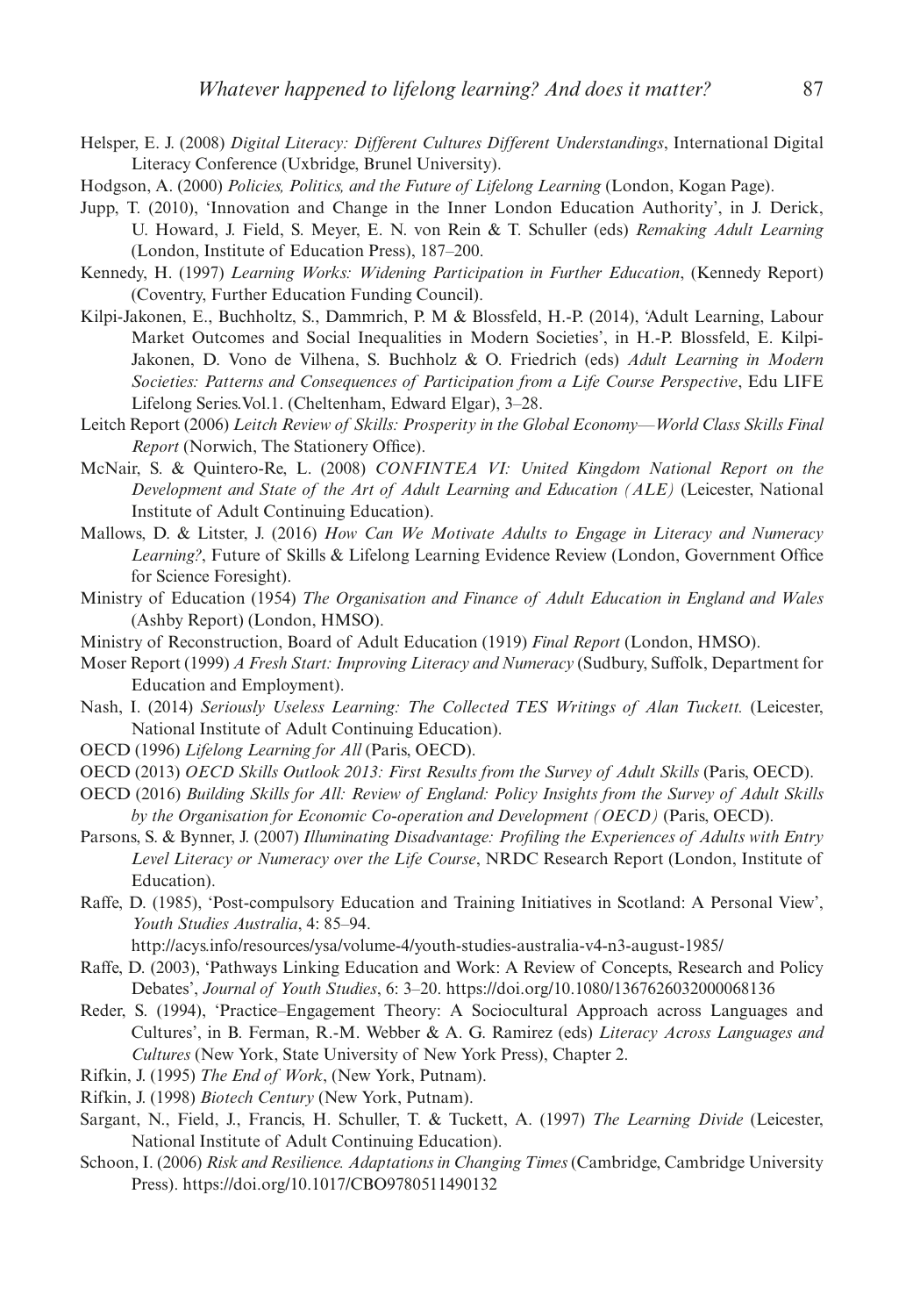- Schuller, T. (2004), 'Studying Benefits', in T. Schuller, J. Preston, C. Hammond, A. Brassett-Grundy & J. Bynner (eds.) *The Benefits of Learning: The Impact of Education on Health, Family Life and Social Capital* (London, Routledge Falmer), Chapter 1.
- Schuller, T. (ed.) (2016) *Global Report on Adult Learning and Education (GRALE 3)* (Paris, UNESCO).
- Schuller, T. & Watson, D. (2009) *Learning Through Life: Inquiry into the Future for Lifelong Learning*  (Leicester, National Institute of Adult Continuing Education).
- Schuller, T., Preston, J., Hammond, C., Brassett-Grundy, A. & Bynner, J. (2004) *The Benefits of Learning: The Impact of Education on Health, Family Life and Social Capital* (London, Routledge Falmer).
- Sen, A. (1992), *Inequality Re-examined* (Cambridge, MA, Harvard University Press).
- Smethurst, R. (1995), 'Education: A Public or Private good?', *RSA Journal*, 143: 33−45.
- Standing, G. (2011) *The Precariat: The New Dangerous Class* (London, Bloomsbury Academy).
- Stanovich, K. E. (1986), 'Matthew Effects in Reading: Some Consequences of Individual Differences in the Acquisition of Literacy', *Reading Research Quarterly*, 22: 360–407. https://doi.org/10.1598/RRQ.21.4.1
- Tight, M. (1998), 'Education, Education, Education! The Vision of Lifelong Learning in the Kennedy, Dearing and Fryer Reports', *Oxford Review of Education,* 24: 473−85. https://doi.org/10.1080/0305498980240404
- Tuckett, A, (2007), 'Leitch Cannot Disguise the Death of Lifelong Learning', *The Guardian*, 2 January 2007.
- Tuckett, A. (2015), 'Jesus and History and Thunder and Lightning', Inaugural Professorial Lecture, University of Wolverhampton, October.
- Tuckett, A. & Aldridge, F. (2010) *A Change for the Better: The NIACE Survey on Adult Participation in Learning 2010* (Leicester, National Institute of Adult Continuing Education).
- UNESCO (1997) *The Hamburg Declaration and Agenda for the Future,* Fifth International Conference on Adult Education 14–18 July (CONFINTEA V) (Paris, UNESCO).
- UNESCO (2015), UNESCO Global Network of Learning Cities: Guiding Documents (Hamburg, UNESCO Institute of Lifelong Learning).
- Unwin, L. (2010), 'Making Jobs Bigger for Better Learning: Connecting Policies for Lifelong Learning to Workplace Improvement', in J. Derick, U. Howard, J. Field, S. Meyer, E. N. von Rein & T. Schuller (eds) *Remaking Adult Learning* (London, Institute of Education Press), 153−62.
- Unwin, L. & Fuller, A. (2003) *Expanding Learning in the Workplace* (Leicester, National Institute of Adult Continuing Education).
- Wilson, H. (1964) *Purpose in Politics: Selected Speeches by Rt. Hon. Harold Wilson*. (London, Weidenfeld and Nicolson).

*Note on the Author*: John Bynner is Emeritus Professor of Social Sciences in Education at the London UCL Institute of Education and until retirement in 2004 was Director of the Centre for Longitudinal Studies, the Wider Benefits of Learning Research Centre and founder Director of the National Research and Development Centre for Adult Literacy and Numeracy. He is Executive Editor of the international journal *Longitudinal and Life Course Studies*. His principal research interest is the contemporary life course. Recent relevant publications include *A Companion to Life Course Studies* (with Michael Wadsworth) (Routledge, 2011), *Journey to a Life-course Perspective in Developmental Science* (Routledge, 2014), *The Institutionalization of Life Course Studies* (Springer, 2016). J.bynner@ucl.ac.uk